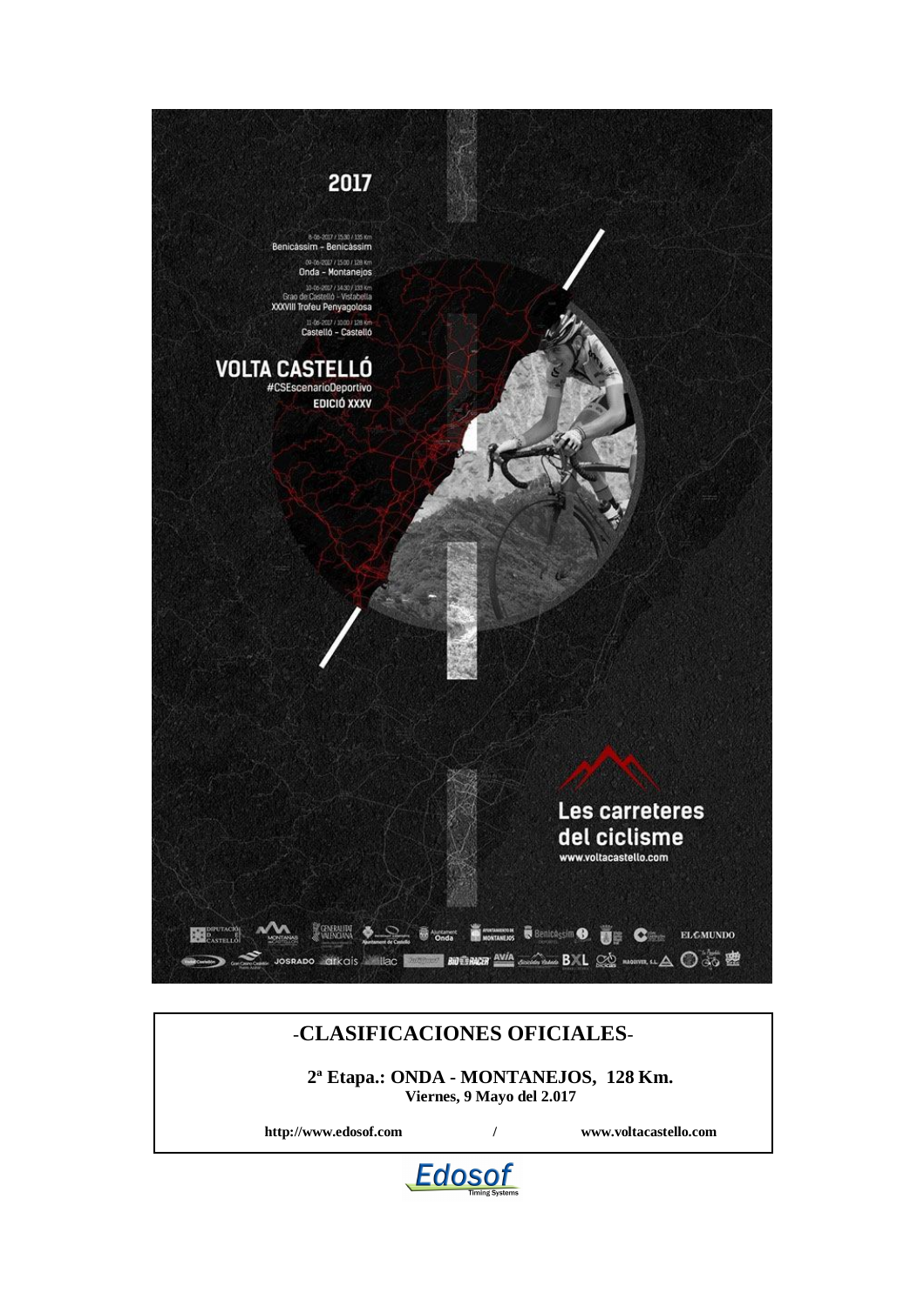



www.voltacastello.com #CSEscenarioDeportivo 8, 9, 10, 11 juny 2017

#### **Organiza.: c.c. Sepelaco -RESUMEN CLASIFICACIONES 2ª-Etapa Fecha..: 09/06/17 ONDA - MONTANEJOS 128.3-Kms Media..: 38,420-K/h**

|              |     | <b>CLASIFICACION</b>       |              |             |                  |              | <b>GENERAL INDIVIDUAL</b>   |            |          |                  |
|--------------|-----|----------------------------|--------------|-------------|------------------|--------------|-----------------------------|------------|----------|------------------|
| $1^{\rm o}$  | 42  | SUREDA, Jaume              | <b>CAJ</b>   |             | 3:20:22          | $1^{\circ}$  | 187 ZUCCARELLI, Axel        | <b>POM</b> |          | 06:37:54         |
| $2^{\circ}$  |     | 95 CAÑABERAL, Johnatan     | <b>GSP</b>   | a           | $\mathbf{0}$     | $2^{\circ}$  | 81 ELOSEGUI, Iñigo          | <b>EUS</b> | a        | $\theta$         |
| $3^{\circ}$  |     | 185 COUANON, Jonathan      | POM          | a           | $\boldsymbol{0}$ | $3^{\circ}$  | 22 PONS, Gabriel            | <b>ESC</b> | a        | $\mathbf{0}$     |
| $4^{\circ}$  |     | 4 GARCIA, Jose Antonio     | <b>GOM</b>   | $\rm{a}$    | $\boldsymbol{0}$ | $4^{\circ}$  | 95 CAÑABERAL, Johnatan      | <b>GSP</b> | $\rm{a}$ | 02               |
| $5^{\circ}$  |     | 14 BALLESTEROS, Miguel A.  | POL          | a           | $\boldsymbol{0}$ | $5^{\circ}$  | 185 COUANON, Jonathan       | <b>POM</b> | a        | 03               |
| $6^{\rm o}$  |     | 31 GALVAN, Francisco       | $_{\rm LIZ}$ | $\rm{a}$    | $\boldsymbol{0}$ | $6^{\circ}$  | 42 SUREDA, Jaume            | CAJ        | a        | 03               |
| $7^{\circ}$  |     | 57 GOLDSTEIN, Omer         | <b>ISR</b>   | a           | $\overline{0}$   | $7^{\circ}$  | 14 BALLESTEROS, Miguel A.   | POL        | a        | 03               |
| $8^{\rm o}$  | 13  | SEVILLA, Diego Pablo       | POL          | a           | $\boldsymbol{0}$ | $8^{\circ}$  | 4 GARCIA, Jose Antonio      | <b>GOM</b> | a        | 03               |
| $9^{\circ}$  | 187 | ZUCCARELLI, Axel           | <b>POM</b>   | a           | $\overline{0}$   | $9^{\circ}$  | 83 PEREZ-L., Eduardo        | <b>EUS</b> | a        | 03               |
| $10^{\circ}$ |     | 81 ELOSEGUI, Iñigo         | <b>EUS</b>   | a           | $\boldsymbol{0}$ | $10^{\circ}$ | 13 SEVILLA, Diego Pablo     | POL        | a        | 03               |
| $11^{\circ}$ |     | 22 PONS, Gabriel           | <b>ESC</b>   | $\rm{a}$    | $\boldsymbol{0}$ | $11^{\circ}$ | 181 DE ROSSI, Lucas         | POM        | a        | 03               |
| $12^{\circ}$ |     | 83 PEREZ-L., Eduardo       | <b>EUS</b>   | $\mathbf a$ | $\boldsymbol{0}$ | $12^{\circ}$ | 126 GONZALEZ, Marcos        | <b>BAQ</b> | a        | 03               |
| $13^{\circ}$ | 32  | ADRIA, Roger               | LIZ          | $\mathbf a$ | $\boldsymbol{0}$ | $13^{\circ}$ | 183 ARNOULT, Floryan        | <b>POM</b> | a        | 03               |
| $14^{\circ}$ | 72  | BOUZAS, Martin             | <b>FRO</b>   | $\rm{a}$    | $\mathbf{0}$     | $14^{\circ}$ | 124 GIL, Javier             | <b>BAQ</b> | a        | 03               |
| $15^{\circ}$ | 181 | DE ROSSI, Lucas            | <b>POM</b>   | $\mathbf a$ | $\theta$         | $15^{\circ}$ | 21 SOR, Erlend              | <b>ESC</b> | a        | 03               |
|              |     | <b>EQUIPOS DE LA ETAPA</b> |              |             |                  |              | <b>GENERAL EQUIPOS</b>      |            |          |                  |
| $1^{\rm o}$  |     | <b>LA POMME MARSEILLE</b>  | <b>POM</b>   |             | 10:01:06         | $1^{\circ}$  | <b>LA POMME MARSEILLE</b>   | <b>POM</b> |          | 19:53:48         |
| $2^{\circ}$  |     | POLARTEC-F.A.CONTADOR      | POL          | a           | $\boldsymbol{0}$ | $2^{\circ}$  | POLARTEC-F.A.CONTADOR       | POL        | a        | 01:17            |
| $3^{\circ}$  |     | <b>LIZARTE</b>             | LIZ          | a           | $\theta$         | $3^{\circ}$  | <b>LIZARTE</b>              | LIZ        | a        | 01:37            |
| $4^{\circ}$  |     | ISRAEL CYCLING ACADEMY     | <b>ISR</b>   | $\mathbf a$ | 08:16            | $4^{\circ}$  | CAJA RURAL-SEGUROS RGA      | CAJ        | a        | 08:59            |
| $5^{\rm o}$  |     | CAJA RURAL-SEGUROS RGA     | <b>CAJ</b>   | a           | 08:20            | $5^{\circ}$  | <b>FUNDACION EUSKADI</b>    | <b>EUS</b> | a        | 09:29            |
|              |     | <b>GENERAL REGULARIDAD</b> |              |             |                  |              | <b>GENERAL MONTAÑA</b>      |            |          |                  |
| $1^{\circ}$  |     | 95 CAÑABERAL, Johnatan     | <b>GSP</b>   |             | 34-Ptos.         | $1^{\circ}$  | 181 DE ROSSI, Lucas         | <b>POM</b> |          | 18-Ptos.         |
| $2^{\circ}$  |     | 187 ZUCCARELLI, Axel       | POM          |             | 32-Ptos.         | $2^{\circ}$  | 21 SOR, Erlend              | <b>ESC</b> |          | 10-Ptos.         |
| $3^{\circ}$  | 42  | SUREDA, Jaume              | CAJ          |             | $32-P$ tos.      | $3^{\circ}$  | 15 CANTON, Isaac            | POL        |          | 6-Ptos.          |
| $4^{\circ}$  |     | 185 COUANON, Jonathan      | POM          |             | 26-Ptos.         | $4^{\circ}$  | 142 ROMERO, Victor Manue    | <b>ULB</b> |          | 4-Ptos.          |
| $5^{\circ}$  |     | 22 PONS, Gabriel           | <b>ESC</b>   |             | $25-P$ tos.      | $5^{\circ}$  | 46 CAÑELLAS, Xavier         | CAJ        |          | 3-Ptos.          |
|              |     |                            |              |             |                  |              |                             |            |          |                  |
|              |     | <b>GRAL M. VOLANTES</b>    |              |             |                  |              | <b>GENERAL SUB-20</b>       |            |          |                  |
| $1^{\circ}$  |     | 44 FUENTES, Javier         | CAJ          |             | 9-Ptos.          | $1^{\circ}$  | 187 ZUCCARELLI, Axel        | <b>POM</b> |          | 06:37:54         |
| $2^{\circ}$  |     | 15 CANTON, Isaac           | POL          |             | 3-Ptos.          | $2^{\circ}$  | 81 ELOSEGUI, Iñigo          | <b>EUS</b> | a        | $\boldsymbol{0}$ |
| $3^{\circ}$  |     | 57 GOLDSTEIN, Omer         | <b>ISR</b>   |             | 2-Ptos.          | $3^{\circ}$  | 83 PEREZ-L., Eduardo        | <b>EUS</b> | a        | 03               |
| 4°           | 101 | NICOLAU, Joel              | <b>COM</b>   |             | 2-Ptos.          | $4^{\circ}$  | 32 ADRIA, Roger             | LIZ        | a        | 32               |
| $5^{\circ}$  |     | 175 MANTEROLA, Peio        | AMP          |             | 2-Ptos.          | $5^{\circ}$  | 43 COBOS, Carlos            | CAJ        | a        | 08:19            |
|              |     | <b>GRAL REGIONALES</b>     |              |             |                  |              | <b>GENERAL PROVINCIALES</b> |            |          |                  |
| $1^{\circ}$  |     | 124 GIL, Javier            | <b>BAQ</b>   |             | 06:37:57         | $1^{\circ}$  | 35 MORENO, Ivan             | <b>LIZ</b> |          | 06:51:27         |
| $2^{\circ}$  |     | 111 PASCUAL, Eusebio       | MUT          | a           | 40               |              |                             |            |          |                  |
| $3^{\rm o}$  | 11  | BOU, Joan                  | POL          | $\rm{a}$    | 05:23            |              |                             |            |          |                  |
| $4^{\circ}$  | 93  | GARCIA, Diego              | <b>GSP</b>   | a           | 08:00            |              |                             |            |          |                  |
| $5^{\circ}$  |     | 116 ORTS, Felipe           | MUT          | $\mathbf a$ | 10:05            |              |                             |            |          |                  |
|              |     |                            |              |             |                  |              |                             |            |          |                  |

AYUNTAMENTO DE RECORTES SIM

**Societion JOSRADO CIRCIS** ILOC *Infisport* **BIONERICH AVIA** *Biodeles Pabeta* BXL <sup>7</sup>4 *Resetted* MAQUIVER, S.L. A CO CHECK

**Talk** Vista<br>**Talk** Della<br>**Mages** 

CASTELLON

Ajuntament

ent de Castelló



Vedat Castellón

GENERALITAT

MONTANAS



 $\mathbf{EL}\mathbb{C}\mathbf{MUNDO}$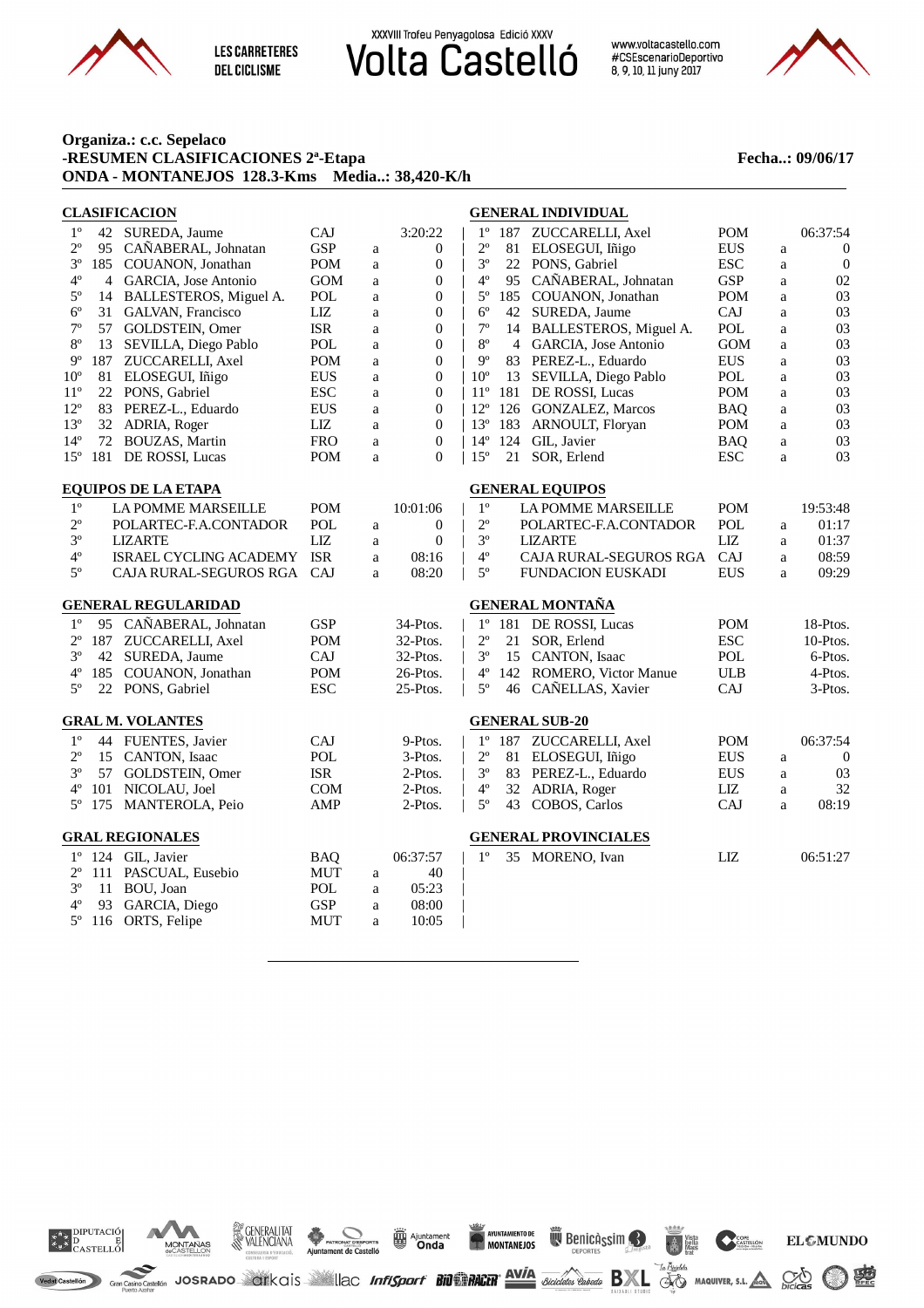

**Volta Castello** 

www.voltacastello.com #CSEscenarioDeportivo 8, 9, 10, 11 juny 2017



#### Organiza.: c.c. Sepelaco **CLASIFICACION 2ª Etapa** ONDA - MONTANEJOS, 128.3-Kms Media..: 38,420-K/h

#### Fecha..: 09/06/17 Pag.Eta..: 1

| Pto.<br>$- - -$ | Dor.<br>$---$  | Pais       | Nombre                  | Cat              | Equipo                        |          | hh:mm:ss         |
|-----------------|----------------|------------|-------------------------|------------------|-------------------------------|----------|------------------|
| $1^{\circ}$     | 42             | <b>ESP</b> | SUREDA, Jaume           | S23              | CAJA RURAL-SEGUROS RGA        |          | 03:20:22         |
| $2^{\rm o}$     | 95             | <b>COL</b> | CAÑABERAL, Johnatan     | S23              | GSPORT-VALENCIA ESPORTS       |          | $\boldsymbol{0}$ |
| $3^{\circ}$     | 185            | <b>FRA</b> | COUANON, Jonathan       | S23              | LA POMME MARSEILLE            |          | $\boldsymbol{0}$ |
| $4^{\circ}$     | $\overline{4}$ | <b>ESP</b> | GARCIA, Jose Antonio    | S <sub>23</sub>  | GOMUR-LIEBANA 2017            |          | $\boldsymbol{0}$ |
| $5^{\circ}$     | 14             | <b>ESP</b> | BALLESTEROS, Miguel A.  | S <sub>2</sub> 3 | POLARTEC-F.A.CONTADOR         |          | $\boldsymbol{0}$ |
| $6^{\rm o}$     | 31             | <b>ESP</b> | GALVAN, Francisco       | S <sub>2</sub> 3 | <b>LIZARTE</b>                |          | $\boldsymbol{0}$ |
| $7^{\rm o}$     | 57             | <b>ISR</b> | GOLDSTEIN, Omer         | S <sub>23</sub>  | <b>ISRAEL CYCLING ACADEMY</b> |          | $\boldsymbol{0}$ |
| $8^{\rm o}$     | 13             | <b>ESP</b> | SEVILLA, Diego Pablo    | S <sub>2</sub> 3 | POLARTEC-F.A.CONTADOR         |          | $\boldsymbol{0}$ |
| $9^{\circ}$     | 187            | <b>FRA</b> | ZUCCARELLI, Axel        | S <sub>20</sub>  | LA POMME MARSEILLE            |          | $\boldsymbol{0}$ |
| $10^{\circ}$    | 81             | <b>ESP</b> | ELOSEGUI, Iñigo         | S <sub>20</sub>  | <b>FUNDACION EUSKADI</b>      |          | $\boldsymbol{0}$ |
| $11^{\circ}$    | 22             | <b>ESP</b> | PONS, Gabriel           | S <sub>2</sub> 3 | <b>ESCRIBANO SPORT TEAM</b>   |          | $\boldsymbol{0}$ |
| $12^{\circ}$    | 83             | <b>ESP</b> | PEREZ-L., Eduardo       | S <sub>20</sub>  | FUNDACION EUSKADI             |          | $\boldsymbol{0}$ |
| $13^{\circ}$    | 32             | <b>ESP</b> | ADRIA, Roger            | S <sub>20</sub>  | <b>LIZARTE</b>                |          | $\boldsymbol{0}$ |
| $14^{\circ}$    | 72             | <b>ESP</b> | <b>BOUZAS</b> , Martin  | S <sub>2</sub> 3 | SUPERMERCADOS FROIZ           |          | $\boldsymbol{0}$ |
| $15^{\circ}$    | 181            | <b>FRA</b> | DE ROSSI, Lucas         | S <sub>2</sub> 3 | LA POMME MARSEILLE            |          | $\boldsymbol{0}$ |
| $16^{\circ}$    | 126            | <b>ESP</b> | <b>GONZALEZ, Marcos</b> | S <sub>2</sub> 3 | <b>BAQUE-CAMPOS TEAM</b>      |          | $\boldsymbol{0}$ |
| $17^{\circ}$    | 16             | <b>ITA</b> | CANTONI, Daniele        | S <sub>2</sub> 3 | POLARTEC-F.A.CONTADOR         |          | $\boldsymbol{0}$ |
| $18^{\circ}$    | 21             | <b>NOR</b> | SOR, Erlend             | S <sub>2</sub> 3 | <b>ESCRIBANO SPORT TEAM</b>   |          | $\boldsymbol{0}$ |
| $19^{\circ}$    | 183            | <b>FRA</b> | ARNOULT, Floryan        | S <sub>2</sub> 3 | LA POMME MARSEILLE            |          | $\boldsymbol{0}$ |
| $20^{\circ}$    | 33             | <b>ESP</b> | MONTOYA, Ruben          | S23              | <b>LIZARTE</b>                |          | $\boldsymbol{0}$ |
| $21^{\circ}$    | 124            | <b>ESP</b> | GIL, Javier             | S <sub>2</sub> 3 | <b>BAQUE-CAMPOS TEAM</b>      |          | $\theta$         |
| $22^{\circ}$    | 41             | <b>ESP</b> | CUADROS, Alvaro         | S <sub>2</sub> 3 | CAJA RURAL-SEGUROS RGA        | a        | 04               |
| $23^{\circ}$    | 111            | <b>ESP</b> | PASCUAL, Eusebio        | S <sub>2</sub> 3 | MUTUA LEVANTE-METAL LUBE      | a        | 04               |
| $24^{\circ}$    | 36             | <b>ESP</b> | RUIZ, Carlos            | S <sub>2</sub> 3 | <b>LIZARTE</b>                | a        | 05               |
| $25^{\circ}$    | 52             | <b>ISR</b> | SESSLET, Guy            | S23              | ISRAEL CYCLING ACADEMY        | a        | 05               |
| $26^{\circ}$    | 34             | <b>ESP</b> | MARQUEZ, Marti          | S23              | <b>LIZARTE</b>                | a        | 10               |
| $27^{\circ}$    | 11             | <b>ESP</b> | BOU, Joan               | S <sub>2</sub> 3 | POLARTEC-F.A.CONTADOR         | a        | 01:22            |
| $28^{\rm o}$    | 93             | <b>ESP</b> | GARCIA, Diego           | S23              | GSPORT-VALENCIA ESPORTS       | a        | 07:31            |
| $29^{\circ}$    | 147            | <b>ESP</b> | TERUEL, Borja           | S <sub>20</sub>  | <b>ULB SPORTS PRORED</b>      | a        | 08:07            |
| $30^{\circ}$    | 51             | <b>ISR</b> | EINHORN, Itamar         | S <sub>2</sub> 3 | ISRAEL CYCLING ACADEMY        | a        | 08:11            |
| $31^{\circ}$    | 43             | <b>ESP</b> | COBOS, Carlos           | S <sub>20</sub>  | CAJA RURAL-SEGUROS RGA        | a        | 08:16            |
| $32^{\circ}$    | 192            | <b>NED</b> | KROON, Rody             | S <sub>2</sub> 3 | LOTTO-JUMBO                   | a        | 09:29            |
| $33^{\circ}$    | 61             | <b>ESP</b> | COCOVI, Joan            | S <sub>2</sub> 3 | BENICASSIM ME GUSTA-LUK       | a        | 09:29            |
| $34^{\circ}$    | 96             | <b>ESP</b> | CARRASCO, Mario         | S <sub>20</sub>  | GSPORT-VALENCIA ESPORTS       | a        | 09:29            |
| $35^{\circ}$    | 186            | <b>FRA</b> | NAVARRO, Corentin       | S <sub>2</sub> 3 | LA POMME MARSEILLE            | $\rm{a}$ | 09:29            |
| $36^{\circ}$    | 75             | <b>COL</b> | GUZMAN, Hadwin          | S23              | SUPERMERCADOS FROIZ           | a        | 09:29            |
| $37^{\circ}$    | 56             | <b>ISR</b> | LESHEM, Guy             | S23              | ISRAEL CYCLING ACADEMY        | a        | 09:29            |
| $38^{\circ}$    | 151            | <b>ESP</b> | GONZALEZ, Diego         | S <sub>2</sub> 3 | <b>RIAS BAIXAS</b>            | a        | 09:29            |
| $39^\circ$      | 133            | <b>ESP</b> | PIÑAN, David            | S <sub>2</sub> 3 | CONTROLPACK-SIX2-BADIA        | a        | 09:29            |
| $40^{\circ}$    | 54             | <b>ISR</b> | POLIAK, Yam             | S <sub>2</sub> 3 | ISRAEL CYCLING ACADEMY        | a        | 09:29            |
| $41^{\circ}$    | 104            | <b>ESP</b> | CAMPS, Albert           | S <sub>2</sub> 3 | <b>TEAM COMPAK</b>            | a        | 09:29            |
| $42^{\circ}$    | 85             | <b>FRA</b> | ARAMENDI, Dorian        | S <sub>2</sub> 3 | <b>FUNDACION EUSKADI</b>      | a        | 09:29            |
| $43^{\circ}$    | 153            | <b>ESP</b> | GONZALEZ, Raul          | S <sub>2</sub> 3 | <b>RIAS BAIXAS</b>            | a        | 09:29            |
| $44^{\circ}$    | 182            | <b>FRA</b> | MERIGNAT, Sofiane       | S <sub>2</sub> 3 | LA POMME MARSEILLE            | a        | 09:29            |
| $45^{\circ}$    | 3              | <b>ESP</b> | PAZOS, Juan Jose        | S <sub>2</sub> 3 | GOMUR-LIEBANA 2017            | a        | 09:29            |
| $46^{\circ}$    | 5              | <b>ESP</b> | IGLESIAS, Alejandro     | S <sub>2</sub> 3 | GOMUR-LIEBANA 2017            | a        | 09:29            |
| $47^{\circ}$    | 23             | <b>ESP</b> | HERNANDEZ, Victor       | S <sub>2</sub> 3 | <b>ESCRIBANO SPORT TEAM</b>   | a        | 09:29            |
| $48^{\circ}$    | 116            | <b>ESP</b> | ORTS, Felipe            | S <sub>2</sub> 3 | MUTUA LEVANTE-METAL LUBE      | $\rm{a}$ | 09:29            |
| $49^\circ$      | 74             | <b>ESP</b> | GONZALEZ, David         | S <sub>2</sub> 3 | SUPERMERCADOS FROIZ           | a        | 09:29            |
| $50^{\circ}$    | 25             | <b>GBR</b> | JARY, George            | S <sub>2</sub> 3 | <b>ESCRIBANO SPORT TEAM</b>   | a        | 09:29            |

 $\begin{bmatrix} \hat{\xi}^{\hat{n}} \\ \hat{\xi}^{\hat{n}} \\ \end{bmatrix} \begin{bmatrix} \text{DIPUTACI0} \\ \text{D} \\ \text{CASTELLO} \end{bmatrix}$ 

Vedat Castellón

 $\mathbf{r}$ 

 $\mathbf{r}$ 

 $\bf r$  $\mathbf{r}$  $\mathbf{r}$ 

 $\mathbf{r}$ 

 $\mathbf{r}$ 

No Castellón JOSRADO CIKCIS | 12C *Infisport Biù MACH BOLL deletes Pabeta* BXL de MAQUIVER, S.L. **AN COLL DE COLLECT** 

ent de Castelló

Ajuntament

GENERALITAT

MONTANAS

AYUNTAMIENTO DE MORTICA SIM **The United State** CASTELLÓN

**EL©MUNDO**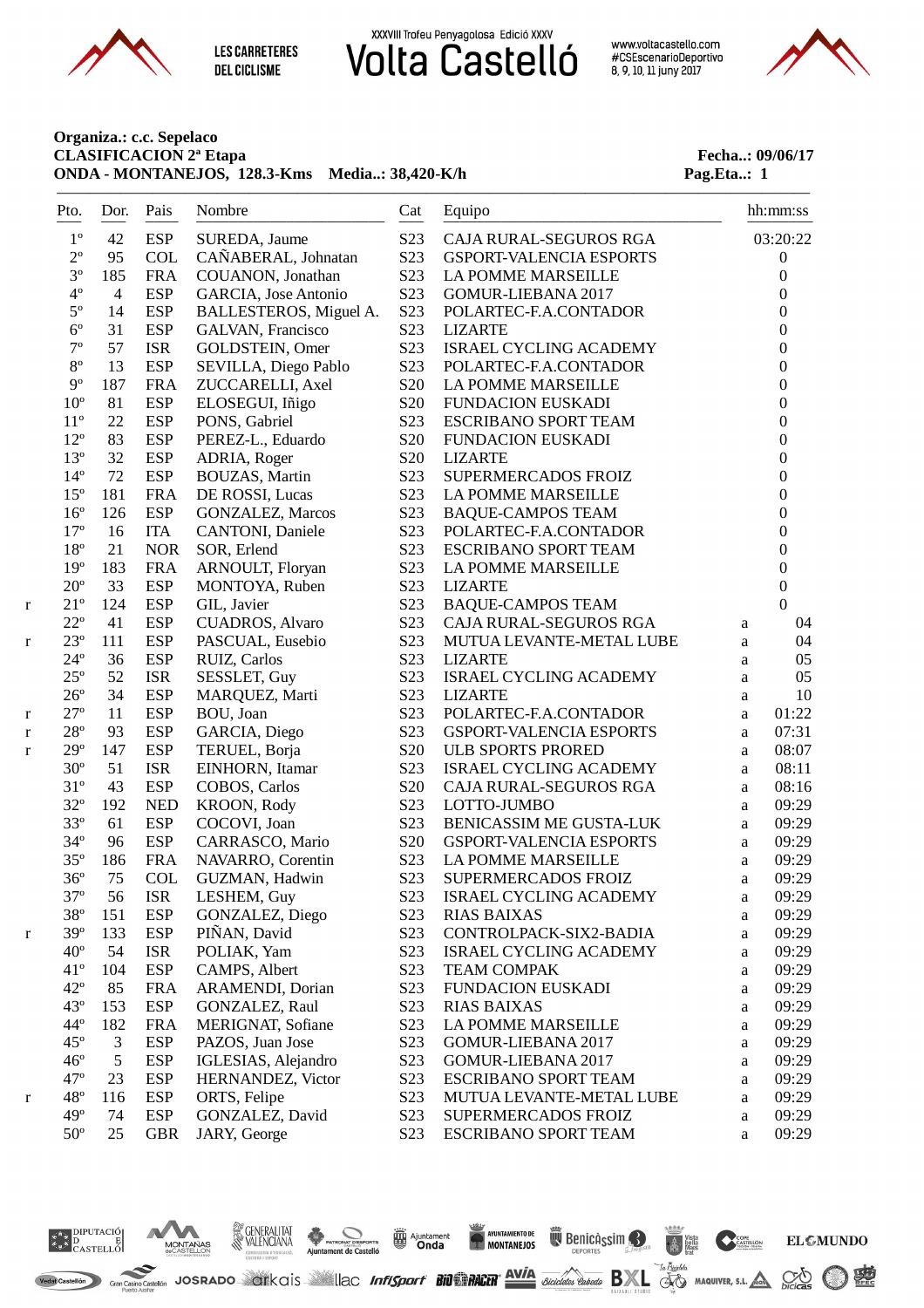

www.voltacastello.com<br>#CSEscenarioDeportivo<br>8, 9, 10, 11 juny 2017



Fecha..: 09/06/17 Pag.Eta..: 2

|    | Pto.<br>$- - -$ | Dor.<br>$- - -$  | Pais<br>$- - - - -$ | Nombre                                        | Cat                                 | Equipo<br>___________________         |          | hh:mm:ss       |
|----|-----------------|------------------|---------------------|-----------------------------------------------|-------------------------------------|---------------------------------------|----------|----------------|
|    | $51^{\circ}$    | 127              | <b>ESP</b>          | ELORTEGI, Iker                                | S23                                 | <b>BAQUE-CAMPOS TEAM</b>              | a        | 09:29          |
|    | $52^{\circ}$    | 191              | <b>NED</b>          | BOUWMANS, Bryan                               | S <sub>20</sub>                     | LOTTO-JUMBO                           | a        | 09:29          |
|    | $53^{\circ}$    | $7\phantom{.0}$  | <b>ESP</b>          | <b>COTILLAS, Alvaro</b>                       | S <sub>2</sub> 3                    | GOMUR-LIEBANA 2017                    | a        | 09:29          |
|    | $54^{\circ}$    | 101              | <b>ESP</b>          | NICOLAU, Joel                                 | S <sub>2</sub> 3                    | <b>TEAM COMPAK</b>                    | a        | 09:29          |
|    | $55^{\circ}$    | 64               | <b>ESP</b>          | RIVAS, Luis                                   | S <sub>2</sub> 3                    | BENICASSIM ME GUSTA-LUK               | $\rm{a}$ | 09:29          |
|    | $56^{\circ}$    | 172              | <b>ESP</b>          | ARANBURU, Jokin                               | S <sub>2</sub> 3                    | <b>AMPO</b>                           | $\rm{a}$ | 09:29          |
|    | $57^{\circ}$    | 102              | <b>ESP</b>          | GOMEZ, David                                  | S <sub>2</sub> 3                    | <b>TEAM COMPAK</b>                    | a        | 09:29          |
|    | $58^{\circ}$    | 103              | <b>ESP</b>          | ARMILLAS, Gerard                              | S <sub>2</sub> 3                    | <b>TEAM COMPAK</b>                    | a        | 09:29          |
|    | $59^\circ$      | 175              | <b>ESP</b>          | MANTEROLA, Peio                               | S <sub>2</sub> 3                    | <b>AMPO</b>                           | a        | 09:29          |
|    | $60^{\circ}$    | 131              | <b>ESP</b>          | MERCADAL, Marcal                              | S <sub>20</sub>                     | CONTROLPACK-SIX2-BADIA                | $\rm{a}$ | 09:29          |
|    | $61^{\circ}$    | 157              | RSA.                | VENTER, Ivan                                  | S23                                 | <b>RIAS BAIXAS</b>                    | a        | 09:29          |
| r  | $62^{\circ}$    | 117              | <b>ESP</b>          | JUAN, Miguel                                  | S <sub>20</sub>                     | MUTUA LEVANTE-METAL LUBE              | a        | 09:29          |
|    | $63^\circ$      | 107              | <b>ESP</b>          | RODES, Eduard                                 | S <sub>20</sub>                     | <b>TEAM COMPAK</b>                    | a        | 09:29          |
|    | $64^{\circ}$    | 82               | <b>ESP</b>          | ORMAETXEA, Paul                               | S23                                 | <b>FUNDACION EUSKADI</b>              | a        | 09:29          |
|    | $65^{\circ}$    | 46               | <b>ESP</b>          | CAÑELLAS, Xavier                              | S23                                 | CAJA RURAL-SEGUROS RGA                | a        | 09:29          |
|    | $66^{\circ}$    | 45               | <b>URU</b>          | MOREIRA, Mauricio                             | S23                                 | CAJA RURAL-SEGUROS RGA                | $\rm{a}$ | 09:29          |
|    | $67^\circ$      | 87               | <b>ESP</b>          | <b>BUADES</b> , Marc                          | S23                                 | <b>FUNDACION EUSKADI</b>              | a        | 09:29          |
|    | $68^{\circ}$    | 145              | <b>ESP</b>          | CAMPILLO, Antonio Jose                        | S23                                 | ULB SPORTS PRORED                     | $\rm{a}$ | 09:29          |
|    | $69^\circ$      | 177              | <b>ESP</b>          | PAREDES, Mikel                                | S23                                 | <b>AMPO</b>                           | a        | 09:29          |
|    | $70^{\circ}$    | 37               | <b>ESP</b>          | JAIME, Alex                                   | S <sub>20</sub>                     | <b>LIZARTE</b>                        | a        | 09:29          |
|    | $71^{\circ}$    | 146              | $\rm ALG$           | MEDJAHED, Ismail                              | S <sub>23</sub>                     | <b>ULB SPORTS PRORED</b>              | a        | 09:29          |
| r  | $72^{\circ}$    | 17               | <b>ESP</b>          | PASTOR, Jorge                                 | S23                                 | POLARTEC-F.A.CONTADOR                 | $\rm{a}$ | 09:29          |
| pr | $73^{\circ}$    | 35               | <b>ESP</b>          | MORENO, Ivan                                  | S23                                 | <b>LIZARTE</b>                        | a        | 09:29          |
|    | $74^{\circ}$    | 94               | <b>ESP</b>          | SILVA, Miguel Angel                           | S <sub>23</sub>                     | GSPORT-VALENCIA ESPORTS               | $\rm{a}$ | 09:29          |
|    | $75^{\circ}$    | 125              | <b>ESP</b>          | VALDIVIA, Yerai                               | S23                                 | <b>BAQUE-CAMPOS TEAM</b>              | $\rm{a}$ | 09:29          |
|    | $76^{\circ}$    | 122              | <b>ESP</b>          | JUARISTI, Txomin                              | S23                                 | <b>BAQUE-CAMPOS TEAM</b>              | a        | 09:29          |
|    | $77^{\circ}$    | 71               | <b>ESP</b>          | REGUEIRO, Alejandro                           | S23                                 | SUPERMERCADOS FROIZ                   | a        | 14:20          |
| r  | $78^{\circ}$    | 144              | <b>ESP</b>          | GOMEZ, Oscar                                  | S <sub>2</sub> 3                    | <b>ULB SPORTS PRORED</b>              | a        | 14:37          |
|    | $79^{\circ}$    | 195              | <b>NED</b>          | V.SINTMAARTENS., Daan                         | S <sub>20</sub>                     | LOTTO-JUMBO                           | a        | 14:37          |
|    | $80^{\circ}$    | 134              | <b>ESP</b>          | <b>BELTRAN, Oriol</b>                         | S23                                 | CONTROLPACK-SIX2-BADIA                | $\rm{a}$ | 14:41          |
|    | 81°             | 24               | <b>ESP</b>          | FAUS, Miquel                                  | S23                                 | <b>ESCRIBANO SPORT TEAM</b>           | $\rm{a}$ | 14:41          |
|    | $82^{\circ}$    | $\boldsymbol{6}$ | <b>ESP</b>          | ENTRIALGO, Bernardo                           | S <sub>20</sub>                     | GOMUR-LIEBANA 2017                    | a        | 14:41          |
| r  | 83°             | 136              | <b>ESP</b>          | MORA, Josep                                   | S <sub>2</sub> 3                    | CONTROLPACK-SIX2-BADIA                | $\rm{a}$ | 14:41          |
|    | $84^{\circ}$    | 173              | <b>ESP</b>          | ORBEA, Unai                                   | S <sub>2</sub> 3                    | <b>AMPO</b>                           | a        | 14:41          |
|    | 85°             | $\overline{2}$   | <b>ESP</b>          | GUTIERREZ, Alfonso                            | S <sub>2</sub> 3                    | GOMUR-LIEBANA 2017                    | $\rm{a}$ | 14:41          |
|    | $86^{\circ}$    | 194              | <b>NED</b>          | VAN LERSEL, Youri                             | S <sub>2</sub> 3                    | LOTTO-JUMBO                           | a        | 14:41          |
|    | $87^\circ$      | 27               | <b>ESP</b>          | MONTERO, Miguel                               | S <sub>2</sub> 3                    | <b>ESCRIBANO SPORT TEAM</b>           | a        | 14:41          |
|    | $88^{\rm o}$    | 152              | <b>ESP</b>          | RODRIGUEZ, Lois                               | S <sub>2</sub> 3                    | <b>RIAS BAIXAS</b>                    | a        | 14:41          |
|    | 89°             | 135              | <b>ESP</b>          | MELLADO, Daniel                               | S <sub>20</sub>                     | CONTROLPACK-SIX2-BADIA                | a        | 14:41          |
|    | $90^{\circ}$    | 196              | <b>NED</b>          | DEKKER, David                                 | S <sub>20</sub>                     | LOTTO-JUMBO                           | a        | 14:41          |
|    | 91°             | 197              | <b>NED</b>          | BOK, Willem                                   | S <sub>20</sub>                     | LOTTO-JUMBO                           |          | 14:41          |
|    | $92^{\circ}$    | 155              | <b>ESP</b>          | RODRIGUEZ, Daniel                             | S <sub>20</sub>                     | <b>RIAS BAIXAS</b>                    | a        | 14:41          |
|    | $93^{\circ}$    | 47               | <b>VEN</b>          |                                               | S <sub>20</sub>                     |                                       | a        |                |
|    | $94^{\circ}$    | 171              | <b>ESP</b>          | CHACON, Franklin Ale<br>MUJIKA, Eriko         | S23                                 | CAJA RURAL-SEGUROS RGA<br><b>AMPO</b> | a        | 14:41<br>14:41 |
|    | $95^\circ$      | $\mathbf{1}$     | <b>ESP</b>          |                                               |                                     |                                       | a        |                |
|    | $96^{\circ}$    | 176              | <b>ESP</b>          | <b>GUTIERREZ, Carlos</b><br>MURGIONDO, Xabier | S <sub>2</sub> 3<br>S <sub>20</sub> | GOMUR-LIEBANA 2017<br><b>AMPO</b>     | a        | 14:41<br>14:41 |
|    | $97^{\circ}$    |                  | <b>ESP</b>          | ROMERO, Victor Manue                          |                                     |                                       | a        |                |
|    | $98^{\circ}$    | 142              |                     |                                               | S <sub>2</sub> 3                    | <b>ULB SPORTS PRORED</b>              | a        | 14:41          |
|    |                 | 12               | <b>ESP</b>          | HERNANDEZ, Sergio                             | S <sub>2</sub> 3                    | POLARTEC-F.A.CONTADOR                 | a        | 14:41          |
|    | 99°             | 73               | <b>ESP</b>          | PORTELA, Antonio                              | S <sub>2</sub> 3                    | SUPERMERCADOS FROIZ                   | $\rm{a}$ | 14:41          |
| r  | $100^{\circ}$   | 44               | <b>ESP</b>          | FUENTES, Javier                               | S <sub>2</sub> 3                    | CAJA RURAL-SEGUROS RGA                | a        | 14:41          |



Vedat Castellón

MONTANAS



NOUNTAINENTODE NO BENICLÀSSIM DE CONTENUES DE L'EMUNDO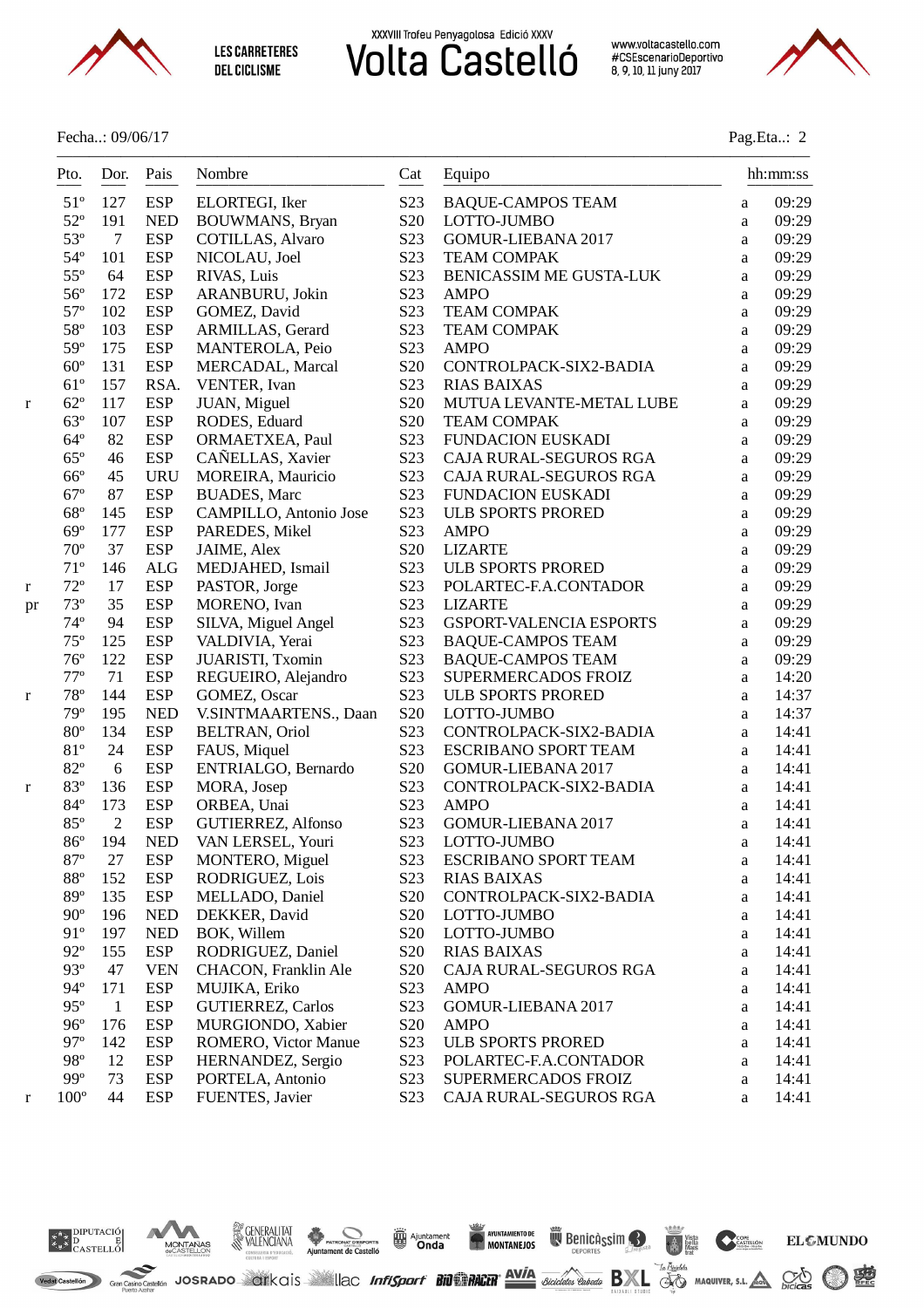

www.voltacastello.com<br>#CSEscenarioDeportivo<br>8, 9, 10, 11 juny 2017

NONTAMENTO DE RECORDER DE DE CONTAMENTO DE BELLEMUNDO



#### Fecha..: 09/06/17 Pag.Eta..: 3

| Pto.             | Dor. | Pais       | Nombre                | Cat              | Equipo                         |   | hh:mm:ss |
|------------------|------|------------|-----------------------|------------------|--------------------------------|---|----------|
| $101^{\circ}$    | 174  | ESP        | AMONARRIZ, Ander      | S <sub>20</sub>  | <b>AMPO</b>                    | a | 14:41    |
| $102^{\circ}$    | 143  | .ARG       | LUJAN, Enzo Nicolas   | S <sub>2</sub> 3 | <b>ULB SPORTS PRORED</b>       | a | 14:41    |
| $103^{\circ}$    | 115  | <b>ESP</b> | PASCUAL, Joan         | S <sub>2</sub> 3 | MUTUA LEVANTE-METAL LUBE       | a | 14:41    |
| $104^{\circ}$    | 86   | <b>ESP</b> | ALONSO, Mikel         | S <sub>2</sub> 3 | <b>FUNDACION EUSKADI</b>       | a | 14:51    |
| $105^\circ$      | 84   | <b>ESP</b> | LOPEZ, Diego          | S <sub>2</sub> 3 | <b>FUNDACION EUSKADI</b>       | a | 14:51    |
| $106^\circ$      | 91   | <b>ESP</b> | PEREZ, Javier         | S <sub>2</sub> 3 | <b>GSPORT-VALENCIA ESPORTS</b> | a | 14:51    |
| $107^{\circ}$    | 184  | <b>FRA</b> | FACHE, Florent        | S <sub>2</sub> 3 | <b>LA POMME MARSEILLE</b>      | a | 17:19    |
| $108^\circ$      | 65   | <b>ESP</b> | <b>VILLARET, Marc</b> | S <sub>2</sub> 3 | <b>BENICASSIM ME GUSTA-LUK</b> | a | 17:19    |
| $109^\circ$      | 123  | <b>ARG</b> | LUCIANO, Jose         | S <sub>2</sub> 3 | <b>BAQUE-CAMPOS TEAM</b>       | a | 17:23    |
| $110^{\circ}$    | 156  | <b>ESP</b> | GUZMAN, Jaime         | S <sub>20</sub>  | <b>RIAS BAIXAS</b>             | a | 18:22    |
| $111^{\circ}$    | 77   | <b>ESP</b> | <b>BUGARIN, Aitor</b> | S <sub>20</sub>  | SUPERMERCADOS FROIZ            | a | 18:26    |
| $112^{\circ}$    | 67   | <b>ESP</b> | CARBONELL, David      | S <sub>2</sub> 3 | <b>BENICASSIM ME GUSTA-LUK</b> | a | 18:26    |
| $113^{\circ}$    | 193  | <b>NED</b> | VAN BOKHOVEN, Ramon   | S <sub>20</sub>  | LOTTO-JUMBO                    | a | 18:26    |
| $114^{\circ}$    | 132  | <b>ESP</b> | DONIGA, Ot            | S <sub>2</sub> 3 | CONTROLPACK-SIX2-BADIA         | a | 18:29    |
| $115^{\circ}$    | 105  | <b>ESP</b> | LOPEZ, Carlos         | S <sub>2</sub> 3 | <b>TEAM COMPAK</b>             | a | 18:30    |
| $116^\circ$      | 76   | <b>ESP</b> | ALCAIDE, Miguel Angel | S <sub>2</sub> 3 | SUPERMERCADOS FROIZ            | a | 18:31    |
| 117 <sup>°</sup> | 97   | <b>ESP</b> | PEÑALVER, Manuel      | S <sub>20</sub>  | <b>GSPORT-VALENCIA ESPORTS</b> | a | 18:31    |
| $118^{\circ}$    | 92   | <b>ESP</b> | ESPEJO, David         | S <sub>20</sub>  | <b>GSPORT-VALENCIA ESPORTS</b> | a | 18:31    |
| 119 <sup>°</sup> | 15   | <b>ESP</b> | CANTON, Isaac         | S <sub>2</sub> 3 | POLARTEC-F.A.CONTADOR          | a | 19:24    |
| $120^\circ$      | 53   | <b>ISR</b> | BEAR, Ido             | S <sub>2</sub> 3 | <b>ISRAEL CYCLING ACADEMY</b>  | a | 21:53    |

#### **RETIRADOS EN LA ETAPA**

|  | 1 26 BARBERO, Antonio     | ESP ESCRIBANO SPORT TEAM |
|--|---------------------------|--------------------------|
|  | 2 106 SANCHEZ, Alejandro  | ESP TEAM COMPAK          |
|  | 3 121 GRAZIANI, Mauricio  | ARG BAQUE-CAMPOS TEAM    |
|  | 4 141 ALMAGRO, Jose Angel | ESP ULB SPORTS PRORED    |

#### **REGULARIDAD DE LA ETAPA**

| $1^{\circ}$     | 42               | SUREDA, Jaume             | <b>ESP</b> | <b>CAJA RURAL-SEGUROS RGA</b>  | $25-Pun$  |
|-----------------|------------------|---------------------------|------------|--------------------------------|-----------|
| $2^{\circ}$     | 95               | CAÑABERAL, Johnatan       | COL        | <b>GSPORT-VALENCIA ESPORTS</b> | 20-Pun    |
| $3^{\circ}$     | 185              | COUANON, Jonathan         | <b>FRA</b> | LA POMME MARSEILLE             | $16$ -Pun |
| $4^{\circ}$     | 4                | GARCIA, Jose Antonio      | <b>ESP</b> | GOMUR-LIEBANA 2017             | 14-Pun    |
| $5^\circ$       | 14               | BALLESTEROS, Miguel A.ESP |            | POLARTEC-F.A.CONTADOR          | $12-Pun$  |
| $6^{\circ}$     | 31               | GALVAN, Francisco         | <b>ESP</b> | <b>LIZARTE</b>                 | $10-Pun$  |
| $7^{\circ}$     | 57               | GOLDSTEIN, Omer           | <b>ISR</b> | <b>ISRAEL CYCLING ACADEMY</b>  | 9-Pun     |
| $8^{\circ}$     | 13               | SEVILLA, Diego Pablo      | <b>ESP</b> | POLARTEC-F.A.CONTADOR          | 8-Pun     |
| 9°              | 187              | ZUCCARELLI, Axel          | <b>FRA</b> | <b>LA POMME MARSEILLE</b>      | 7-Pun     |
| 10 <sup>o</sup> | 81               | ELOSEGUI, Iñigo           | <b>ESP</b> | <b>FUNDACION EUSKADI</b>       | 6-Pun     |
| $11^{\circ}$    | 22               | PONS, Gabriel             | <b>ESP</b> | <b>ESCRIBANO SPORT TEAM</b>    | 5-Pun     |
| $12^{\circ}$    | 83               | PEREZ-L., Eduardo         | <b>ESP</b> | <b>FUNDACION EUSKADI</b>       | 4-Pun     |
| $13^{\circ}$    | 32               | ADRIA, Roger              | <b>ESP</b> | <b>LIZARTE</b>                 | $3-Pun$   |
| $14^{\circ}$    | 72               | BOUZAS, Martin            | <b>ESP</b> | <b>SUPERMERCADOS FROIZ</b>     | $2-Pun$   |
|                 | $15^{\circ}$ 181 | DE ROSSI, Lucas           | <b>FRA</b> | <b>LA POMME MARSEILLE</b>      | 1-Pun     |

#### **MONTAÑA DE LA ETAPA**

MONTANAS

GENERALITAT

|  | -ALTO DE LA BASSA -Km.: $51,20$ $2^a$ -Cat |                                                               |          |
|--|--------------------------------------------|---------------------------------------------------------------|----------|
|  | 1° 15 CANTON, Isaac                        | ESP POLARTEC-F.A.CONTADOR                                     | 6-Pun    |
|  |                                            | 2 <sup>o</sup> 142 ROMERO Victor Manue FSP IILB SPORTS PRORED | $4-P$ un |

PATRONAT DESPORTS<br>Ajuntament de Castelló

|  | 2° 142 ROMERO, Victor Manue ESP ULB SPORTS PRORED |                         | 4-Pun |
|--|---------------------------------------------------|-------------------------|-------|
|  | 3° 74 GONZALEZ, David                             | ESP SUPERMERCADOS FROIZ | 2-Pun |

Ajuntament<br> **Onda** 



Vedat Castellón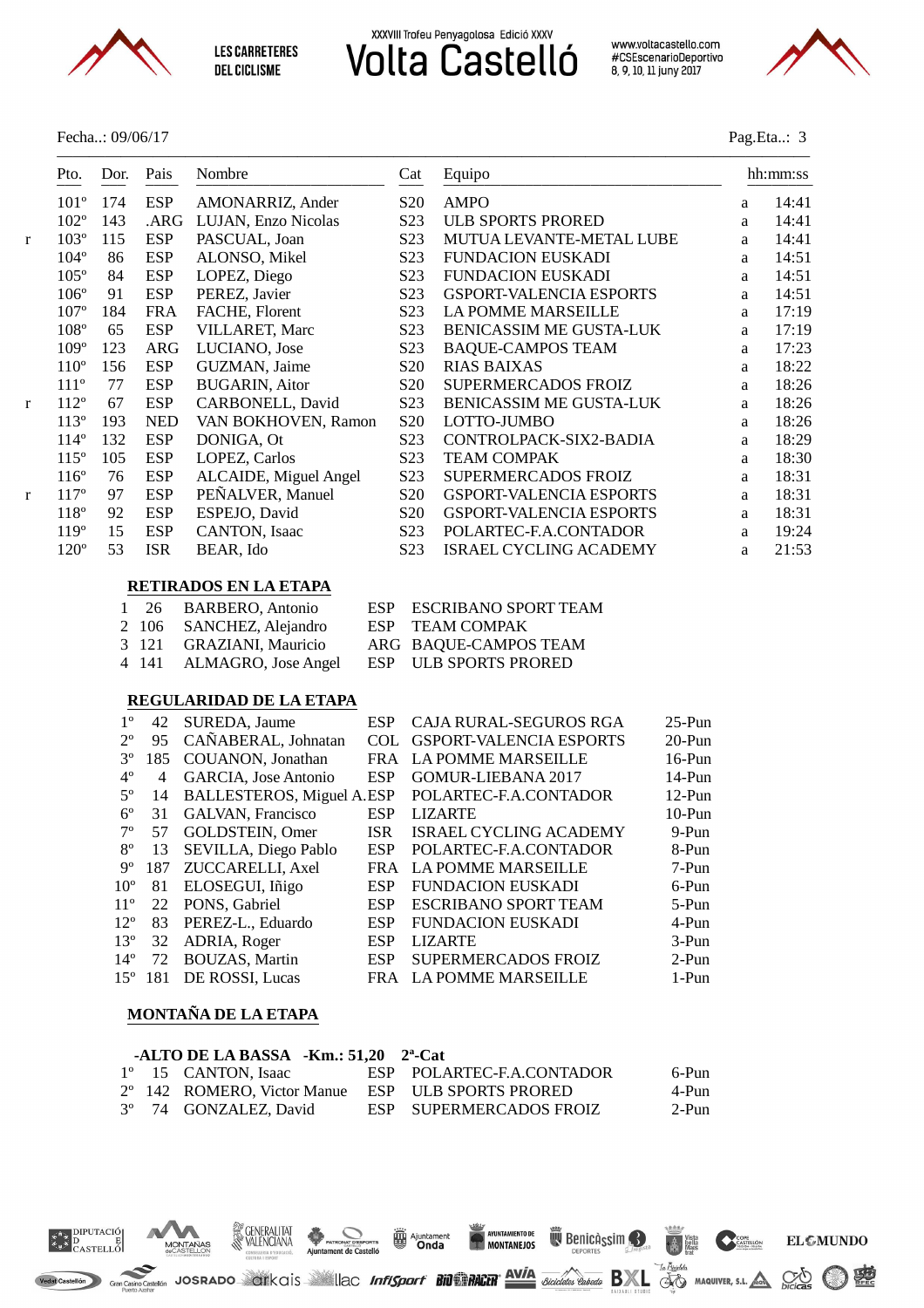

**Volta Castello** 

www.voltacastello.com<br>#CSEscenarioDeportivo<br>8, 9, 10, 11 juny 2017

Algoritament de Castello EL &MUNDO



|              |     | -ALTO DEL REMOLCADOR -Km.: 96,50                 |            | $1^{\circ}$ -Cat   |                               |              |       |         |
|--------------|-----|--------------------------------------------------|------------|--------------------|-------------------------------|--------------|-------|---------|
| $1^{\circ}$  | 181 | DE ROSSI, Lucas                                  |            |                    | FRA LA POMME MARSEILLE        |              |       | 9-Pun   |
| $2^{\circ}$  | 21  | SOR, Erlend                                      |            |                    | NOR ESCRIBANO SPORT TEAM      |              |       | 6-Pun   |
| $3^{\circ}$  | 46  | CAÑELLAS, Xavier                                 | ESP        |                    | CAJA RURAL-SEGUROS RGA        |              |       | 3-Pun   |
|              |     | -ALTO DE ZUCAINA -Km.: 110,80                    |            | $2^a$ -Cat         |                               |              |       |         |
| $1^{\circ}$  | 181 | DE ROSSI, Lucas                                  |            |                    | FRA LA POMME MARSEILLE        |              |       | 6-Pun   |
| $2^{\circ}$  | 21  | SOR, Erlend                                      |            |                    | NOR ESCRIBANO SPORT TEAM      |              |       | 4-Pun   |
| $3^{\circ}$  | 42  | SUREDA, Jaume                                    | <b>ESP</b> |                    | CAJA RURAL-SEGUROS RGA        |              |       | $2-Pun$ |
|              |     | <b>METAS VOLANTES DE LA ETAPA</b>                |            |                    |                               |              |       |         |
|              |     |                                                  |            |                    |                               |              |       |         |
| $1^{\circ}$  | 44  | -SAN JOAN DE MORO -Km.: 23,20<br>FUENTES, Javier | <b>ESP</b> |                    |                               |              |       | 3-Pun   |
| $2^{\circ}$  | 152 | RODRIGUEZ, Lois                                  | <b>ESP</b> | <b>RIAS BAIXAS</b> | CAJA RURAL-SEGUROS RGA        |              |       | 2-Pun   |
| $3^{\circ}$  | 51  |                                                  | <b>ISR</b> |                    | <b>ISRAEL CYCLING ACADEMY</b> |              |       |         |
|              |     | EINHORN, Itamar                                  |            |                    |                               |              |       | 1-Pun   |
|              |     | -FIGUEROLES -Km.: 80,00                          |            |                    |                               |              |       |         |
| $1^{\circ}$  | 15  | CANTON, Isaac                                    | <b>ESP</b> |                    | POLARTEC-F.A.CONTADOR         |              |       | 3-Pun   |
| $2^{\circ}$  | 101 | NICOLAU, Joel                                    | <b>ESP</b> | <b>TEAM COMPAK</b> |                               |              |       | $2-Pun$ |
| $3^{\circ}$  | 74  | GONZALEZ, David                                  | <b>ESP</b> |                    | SUPERMERCADOS FROIZ           |              |       | $1-Pun$ |
|              |     | <b>EQUIPOS DE LA ETAPA</b>                       |            |                    |                               |              |       |         |
| $1^{\circ}$  |     | <b>LA POMME MARSEILLE</b>                        |            | <b>POM</b>         | 10:01:06                      |              |       |         |
| $2^{\circ}$  |     | POLARTEC-F.A.CONTADOR                            |            | POL                | 10:01:06                      | a            | mt.   |         |
| $3^{\circ}$  |     | <b>LIZARTE</b>                                   |            | <b>LIZ</b>         | 10:01:06                      | a            | mt.   |         |
| $4^{\circ}$  |     | <b>ISRAEL CYCLING ACADEMY</b>                    |            | <b>ISR</b>         | 10:09:22                      | a            | 08:16 |         |
| $5^{\circ}$  |     | CAJA RURAL-SEGUROS RGA                           |            | CAJ                | 10:09:26                      | a            | 08:20 |         |
| $6^{\circ}$  |     | <b>FUNDACION EUSKADI</b>                         |            | <b>EUS</b>         | 10:10:35                      | a            | 09:29 |         |
| $7^{\rm o}$  |     | <b>ESCRIBANO SPORT TEAM</b>                      |            | <b>ESC</b>         | 10:10:35                      | a            | 09:29 |         |
| $8^{\circ}$  |     | <b>BAQUE-CAMPOS TEAM</b>                         |            | <b>BAQ</b>         | 10:10:35                      | a            | 09:29 |         |
| $9^{\circ}$  |     | <b>GSPORT-VALENCIA ESPORTS</b>                   |            | <b>GSP</b>         | 10:18:06                      | a            | 17:00 |         |
| $10^{\circ}$ |     | <b>GOMUR-LIEBANA 2017</b>                        |            | <b>GOM</b>         | 10:20:04                      | a            | 18:58 |         |
| $11^{\circ}$ |     | SUPERMERCADOS FROIZ                              |            | <b>FRO</b>         | 10:20:04                      | a            | 18:58 |         |
| $12^{\circ}$ |     | MUTUA LEVANTE-METAL LUBE                         |            | MUT                | 10:20:08                      | a            | 19:02 |         |
| $13^{\circ}$ |     | <b>ULB SPORTS PRORED</b>                         |            | <b>ULB</b>         | 10:28:11                      | a            | 27:05 |         |
| $14^{\circ}$ |     | <b>RIAS BAIXAS</b>                               |            | <b>RIA</b>         | 10:29:33                      | a            | 28:27 |         |
| $15^{\circ}$ |     | <b>TEAM COMPAK</b>                               |            | <b>COM</b>         | 10:29:33                      | a            | 28:27 |         |
| $16^{\circ}$ |     | <b>AMPO</b>                                      |            | AMP                | 10:29:33                      | a            | 28:27 |         |
| $17^{\circ}$ |     | LOTTO-JUMBO                                      |            | LOT                | 10:34:41                      | a            | 33:35 |         |
| $18^{\circ}$ |     | CONTROLPACK-SIX2-BADIA                           |            | <b>CON</b>         | 10:34:45                      | a            | 33:39 |         |
| $19^{\circ}$ |     | <b>BENICASSIM ME GUSTA-LUK</b>                   |            | <b>BEN</b>         | 10:37:23                      | $\mathbf{a}$ | 36:17 |         |
|              |     |                                                  |            |                    |                               |              |       |         |



GENERALITAT

MONTANAS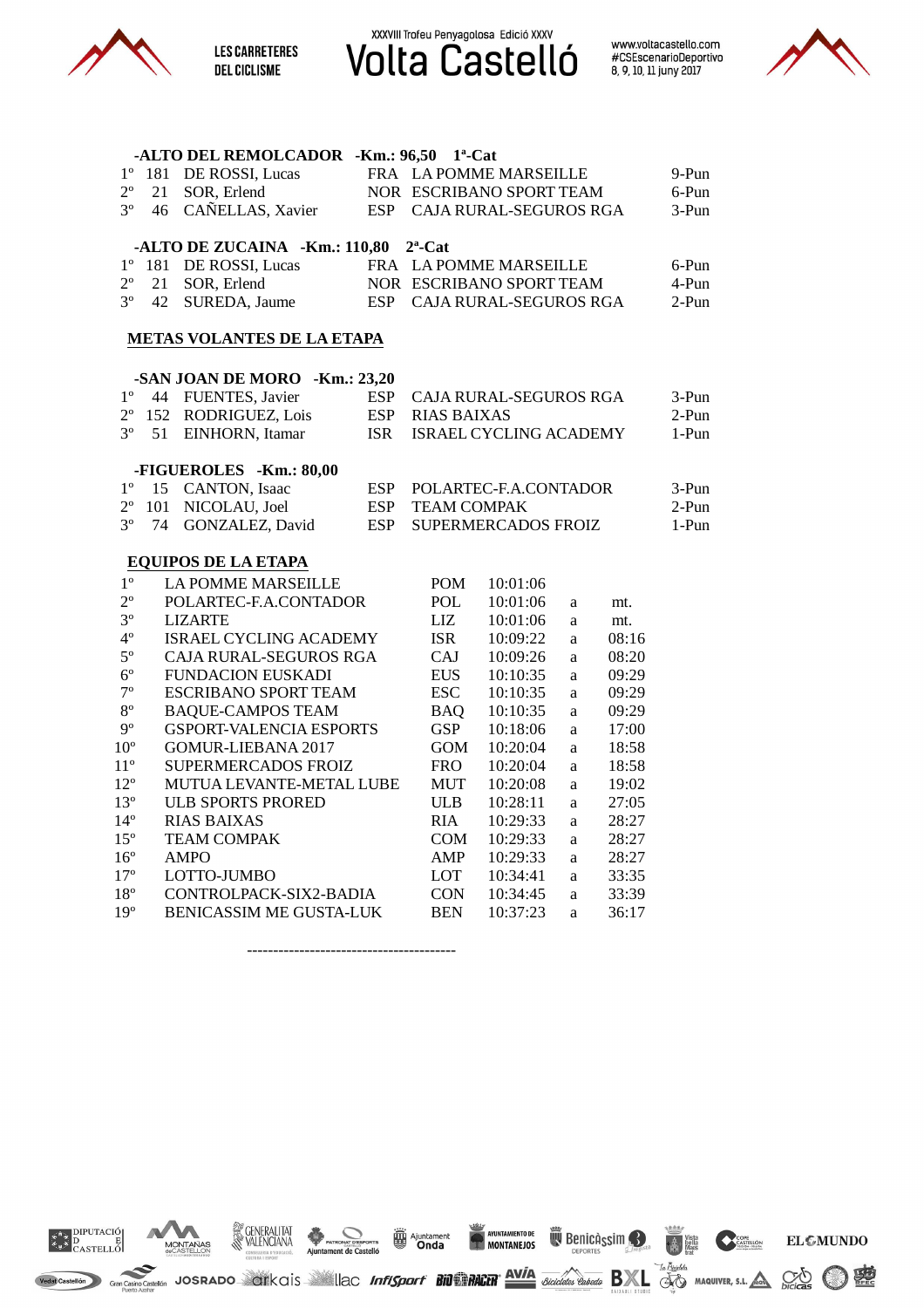

**Volta Castello** 

www.voltacastello.com #CSEscenarioDeportivo 8, 9, 10, 11 juny 2017

**EL** CMUNDO

#### Organiza.: c.c. Sepelaco GENERAL INDIVIDUAL DESPUES DE LA ETAPA  $2^a$  Fecha..: 09/06/17 Km.: 267,8 Media..: 40,382-K/h Pag.Gral..: 1

|   | Pto.            | Dor.           | Pais<br>$- - - -$ | Nombre                  | Cat              | Equipo                         |              | hh:mm:ss | Ptos    |
|---|-----------------|----------------|-------------------|-------------------------|------------------|--------------------------------|--------------|----------|---------|
|   | $1^{\circ}$     | 187            | <b>FRA</b>        | ZUCCARELLI, Axel        | S <sub>20</sub>  | LA POMME MARSEILLE             |              | 06:37:54 | 10      |
|   | $2^{\circ}$     | 81             | <b>ESP</b>        | ELOSEGUI, Iñigo         | S <sub>20</sub>  | <b>FUNDACION EUSKADI</b>       |              | mt.      | 13      |
|   | $3^{\circ}$     | 22             | <b>ESP</b>        | PONS, Gabriel           | S <sub>23</sub>  | <b>ESCRIBANO SPORT TEAM</b>    |              | mt.      | 13      |
|   | $4^{\circ}$     | 95             | <b>COL</b>        | CAÑABERAL, Johnatan     | S <sub>23</sub>  | <b>GSPORT-VALENCIA ESPORTS</b> | a            | 02       | 6       |
|   | $5^{\circ}$     | 185            | <b>FRA</b>        | COUANON, Jonathan       | S <sub>23</sub>  | LA POMME MARSEILLE             | a            | 03       | 9       |
|   | $6^{\circ}$     | 42             | <b>ESP</b>        | SUREDA, Jaume           | S23              | CAJA RURAL-SEGUROS RGA         | a            | 03       | 10      |
|   | $7^{\circ}$     | 14             | <b>ESP</b>        | BALLESTEROS, Miguel A.  | S23              | POLARTEC-F.A.CONTADOR          | $\rm{a}$     | 03       | 16      |
|   | $8^{\circ}$     | $\overline{4}$ | <b>ESP</b>        | GARCIA, Jose Antonio    | S23              | GOMUR-LIEBANA 2017             | a            | 03       | 19      |
|   | $9^{\circ}$     | 83             | <b>ESP</b>        | PEREZ-L., Eduardo       | S <sub>20</sub>  | <b>FUNDACION EUSKADI</b>       | a            | 03       | 30      |
|   | $10^{\circ}$    | 13             | <b>ESP</b>        | SEVILLA, Diego Pablo    | S23              | POLARTEC-F.A.CONTADOR          | $\rm{a}$     | 03       | 34      |
|   | $11^{\circ}$    | 181            | <b>FRA</b>        | DE ROSSI, Lucas         | S23              | LA POMME MARSEILLE             | $\rm{a}$     | 03       | 39      |
|   | $12^{\circ}$    | 126            | <b>ESP</b>        | <b>GONZALEZ, Marcos</b> | S23              | <b>BAQUE-CAMPOS TEAM</b>       | a            | 03       | 39      |
|   | $13^{\circ}$    | 183            | <b>FRA</b>        | ARNOULT, Floryan        | S23              | LA POMME MARSEILLE             | a            | 03       | 41      |
| r | $14^{\circ}$    | 124            | <b>ESP</b>        | GIL, Javier             | S23              | <b>BAQUE-CAMPOS TEAM</b>       | a            | 03       | 41      |
|   | $15^{\circ}$    | 21             | <b>NOR</b>        | SOR, Erlend             | S23              | <b>ESCRIBANO SPORT TEAM</b>    | $\rm{a}$     | 03       | 43      |
|   | $16^{\circ}$    | 32             | <b>ESP</b>        | ADRIA, Roger            | S <sub>20</sub>  | <b>LIZARTE</b>                 | a            | 32       | 42      |
|   | $17^{\circ}$    | 52             | <b>ISR</b>        | SESSLET, Guy            | S23              | ISRAEL CYCLING ACADEMY         | a            | 37       | 52      |
|   | $18^{\circ}$    | 36             | <b>ESP</b>        | RUIZ, Carlos            | S <sub>23</sub>  | <b>LIZARTE</b>                 | a            | 37       | 54      |
|   | 19 <sup>°</sup> | 31             | <b>ESP</b>        | GALVAN, Francisco       | S <sub>23</sub>  | <b>LIZARTE</b>                 | a            | 39       | 42      |
|   | $20^{\circ}$    | 57             | <b>ISR</b>        | GOLDSTEIN, Omer         | S <sub>23</sub>  | ISRAEL CYCLING ACADEMY         | a            | 39       | 51      |
|   | $21^{\circ}$    | 33             | <b>ESP</b>        | MONTOYA, Ruben          | S <sub>23</sub>  | <b>LIZARTE</b>                 | a            | 39       | 59      |
|   | $22^{\circ}$    | 41             | <b>ESP</b>        | <b>CUADROS</b> , Alvaro | S <sub>23</sub>  | CAJA RURAL-SEGUROS RGA         | a            | 43       | 74      |
| r | $23^{\circ}$    | 111            | <b>ESP</b>        | PASCUAL, Eusebio        | S <sub>23</sub>  | MUTUA LEVANTE-METAL LUBE       | a            | 43       | 74      |
|   | $24^{\rm o}$    | 16             | <b>ITA</b>        | CANTONI, Daniele        | S <sub>23</sub>  | POLARTEC-F.A.CONTADOR          | $\mathbf{a}$ | 01:17    | 76      |
|   | $25^{\circ}$    | 72             | <b>ESP</b>        | BOUZAS, Martin          | S <sub>23</sub>  | SUPERMERCADOS FROIZ            | a            | 02:12    | 88      |
| r | $26^{\circ}$    | 11             | <b>ESP</b>        | BOU, Joan               | S <sub>23</sub>  | POLARTEC-F.A.CONTADOR          | a            | 05:26    | 109     |
| r | $27^{\circ}$    | 93             | <b>ESP</b>        | GARCIA, Diego           | S <sub>23</sub>  | GSPORT-VALENCIA ESPORTS        | a            | 08:03    | 56      |
|   | $28^{\circ}$    | 43             | <b>ESP</b>        | COBOS, Carlos           | S <sub>20</sub>  | CAJA RURAL-SEGUROS RGA         | a            | 08:19    | 48      |
|   | $29^{\circ}$    | 51             | <b>ISR</b>        | EINHORN, Itamar         | S <sub>23</sub>  | <b>ISRAEL CYCLING ACADEMY</b>  | $\rm{a}$     | 08:50    | 63      |
|   | $30^{\circ}$    | 34             | <b>ESP</b>        | MARQUEZ, Marti          | S <sub>23</sub>  | <b>LIZARTE</b>                 | $\rm{a}$     | 09:05    | 137     |
|   | $31^{\circ}$    | 186            | <b>FRA</b>        | NAVARRO, Corentin       | S <sub>23</sub>  | LA POMME MARSEILLE             | $\rm{a}$     | 09:32    | 43      |
|   | $32^{\circ}$    | 182            | <b>FRA</b>        | MERIGNAT, Sofiane       | S <sub>23</sub>  | LA POMME MARSEILLE             | a            | 09:32    | 58      |
|   | $33^{\circ}$    | 191            | <b>NED</b>        | BOUWMANS, Bryan         | S <sub>20</sub>  | LOTTO-JUMBO                    | a            | 09:32    | 64      |
|   | $34^{\circ}$    | 101            | <b>ESP</b>        | NICOLAU, Joel           | S <sub>23</sub>  | <b>TEAM COMPAK</b>             | $\rm{a}$     | 09:32    | 67      |
|   | $35^{\circ}$    | 131            | <b>ESP</b>        | MERCADAL, Marcal        | S <sub>20</sub>  | CONTROLPACK-SIX2-BADIA         | $\rm{a}$     | 09:32    | 81      |
|   | $36^{\circ}$    | 122            | <b>ESP</b>        | JUARISTI, Txomin        | S <sub>2</sub> 3 | <b>BAQUE-CAMPOS TEAM</b>       | a            | 09:32    | 95      |
|   | $37^{\circ}$    | 61             | <b>ESP</b>        | COCOVI, Joan            | S <sub>2</sub> 3 | BENICASSIM ME GUSTA-LUK        | a            | 10:08    | 67      |
|   | $38^{\circ}$    | 5              | <b>ESP</b>        | IGLESIAS, Alejandro     | S <sub>23</sub>  | GOMUR-LIEBANA 2017             | a            | 10:08    | $77 \,$ |
|   | 39°             | 74             | <b>ESP</b>        | GONZALEZ, David         | S23              | SUPERMERCADOS FROIZ            | a            | 10:08    | 89      |
|   | $40^{\circ}$    | 153            | <b>ESP</b>        | GONZALEZ, Raul          | S23              | <b>RIAS BAIXAS</b>             | a            | 10:08    | 90      |
| r | $41^{\circ}$    | 116            | <b>ESP</b>        | ORTS, Felipe            | S23              | MUTUA LEVANTE-METAL LUBE       | a            | 10:08    | 96      |
|   | $42^{\circ}$    | 25             | <b>GBR</b>        | JARY, George            | S23              | <b>ESCRIBANO SPORT TEAM</b>    | $\rm{a}$     | 10:08    | 96      |
|   | $43^{\circ}$    | 172            | <b>ESP</b>        | ARANBURU, Jokin         | S <sub>23</sub>  | <b>AMPO</b>                    | a            | 10:08    | 98      |
|   | $44^{\circ}$    | 103            | <b>ESP</b>        | ARMILLAS, Gerard        | S <sub>23</sub>  | <b>TEAM COMPAK</b>             | a            | 10:08    | 103     |
|   | $45^{\circ}$    | 107            | <b>ESP</b>        | RODES, Eduard           | S <sub>20</sub>  | <b>TEAM COMPAK</b>             | $\rm{a}$     | 10:08    | 104     |
|   | $46^{\circ}$    | 146            | ALG               | MEDJAHED, Ismail        | S <sub>23</sub>  | ULB SPORTS PRORED              | $\rm{a}$     | 10:08    | 109     |
|   | $47^{\circ}$    | 82             | <b>ESP</b>        | ORMAETXEA, Paul         | S <sub>23</sub>  | <b>FUNDACION EUSKADI</b>       | a            | 10:08    | 113     |
|   | $48^{\circ}$    | 192            | <b>NED</b>        | KROON, Rody             | S <sub>23</sub>  | LOTTO-JUMBO                    | $\rm{a}$     | 10:46    | 88      |
|   | $49^\circ$      | 104            | <b>ESP</b>        | CAMPS, Albert           | S <sub>23</sub>  | <b>TEAM COMPAK</b>             | $\rm{a}$     | 10:46    | 101     |
|   | $50^{\circ}$    | 64             | <b>ESP</b>        | RIVAS, Luis             | S <sub>23</sub>  | BENICASSIM ME GUSTA-LUK        | $\rm{a}$     | 10:46    | 119     |



Vedat Castellón

**Second JOSRADO CIKGIS HOC Infisport Bill PRICHT AVIA** *Bicidetes enbedd* **BXL** A MAQUIVER, S.L. AN CO CO PRICH

ent de Castelló

Ajuntament

AYUNTAMIENTO DE REDICASSIM

 $\overline{A}$  Vista<br> $\overline{M}$  bella

CASTELLON

GENERALITAT

MONTANAS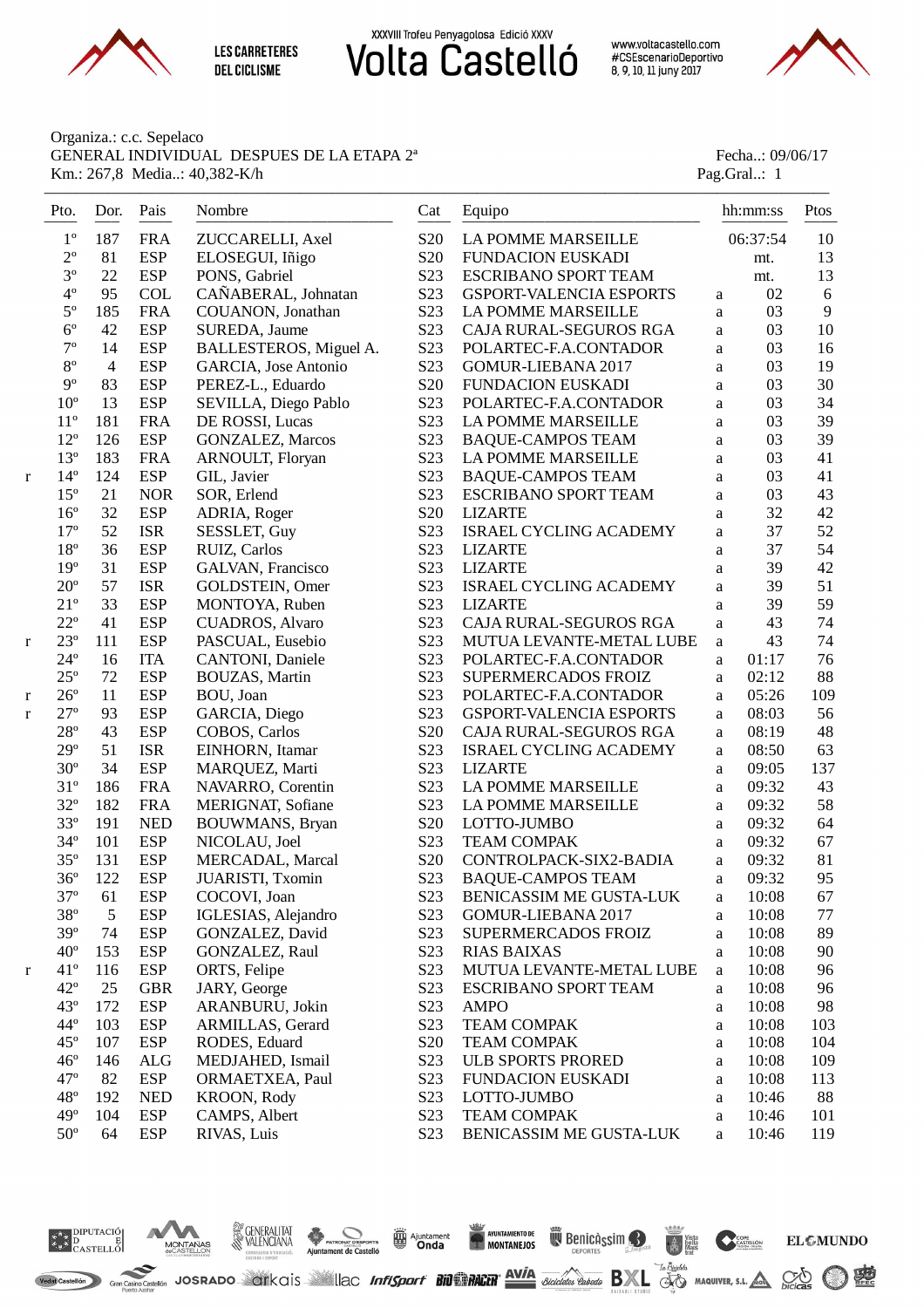

www.voltacastello.com<br>#CSEscenarioDeportivo<br>8, 9, 10, 11 juny 2017

Fecha..: 09/06/17 Pag.Gral..: 2



| Pto.               | Dor.<br>---    | Pais<br>---- | Nombre                    | Cat              | Equipo                      |          | hh:mm:ss | Ptos |
|--------------------|----------------|--------------|---------------------------|------------------|-----------------------------|----------|----------|------|
| $51^{\circ}$       | 102            | <b>ESP</b>   | GOMEZ, David              | S <sub>23</sub>  | <b>TEAM COMPAK</b>          | a        | 10:46    | 122  |
| $52^{\circ}$       | 117            | <b>ESP</b>   | JUAN, Miguel              | S <sub>20</sub>  | MUTUA LEVANTE-METAL LUBE    | a        | 10:46    | 124  |
| 53°                | 177            | <b>ESP</b>   | PAREDES, Mikel            | S23              | <b>AMPO</b>                 | a        | 10:46    | 126  |
| $54^{\circ}$       | 56             | <b>ISR</b>   | LESHEM, Guy               | S23              | ISRAEL CYCLING ACADEMY      | a        | 10:53    | 104  |
| $55^{\circ}$       | 96             | <b>ESP</b>   | CARRASCO, Mario           | S <sub>20</sub>  | GSPORT-VALENCIA ESPORTS     | a        | 11:31    | 103  |
| $56^{\circ}$       | 37             | <b>ESP</b>   | JAIME, Alex               | S <sub>20</sub>  | <b>LIZARTE</b>              | a        | 11:31    | 140  |
| $57^{\circ}$       | 54             | <b>ISR</b>   | POLIAK, Yam               | S23              | ISRAEL CYCLING ACADEMY      | a        | 11:41    | 111  |
| $58^{\circ}$       | 151            | <b>ESP</b>   | GONZALEZ, Diego           | S23              | <b>RIAS BAIXAS</b>          | a        | 11:41    | 117  |
| $59^\circ$         | 3              | <b>ESP</b>   | PAZOS, Juan Jose          | S23              | GOMUR-LIEBANA 2017          | a        | 11:41    | 118  |
| $60^{\circ}$       | 127            | <b>ESP</b>   | ELORTEGI, Iker            | S23              | <b>BAQUE-CAMPOS TEAM</b>    | a        | 11:41    | 128  |
| $61^{\circ}$       | 157            | RSA.         | VENTER, Ivan              | S23              | <b>RIAS BAIXAS</b>          | a        | 11:41    | 139  |
| $62^{\circ}$       | 87             | <b>ESP</b>   | <b>BUADES</b> , Marc      | S23              | FUNDACION EUSKADI           | a        | 11:41    | 139  |
| $63^\circ$         | 17             | <b>ESP</b>   | PASTOR, Jorge             | S23              | POLARTEC-F.A.CONTADOR       | a        | 11:41    | 152  |
| $64^{\circ}$<br>pr | 35             | <b>ESP</b>   | MORENO, Ivan              | S23              | <b>LIZARTE</b>              | a        | 13:33    | 156  |
| $65^{\circ}$       | 75             | <b>COL</b>   | GUZMAN, Hadwin            | S <sub>23</sub>  | SUPERMERCADOS FROIZ         | a        | 13:36    | 120  |
| $66^{\circ}$       | 85             | <b>FRA</b>   | ARAMENDI, Dorian          | S23              | <b>FUNDACION EUSKADI</b>    | a        | 14:04    | 138  |
| $67^\circ$         | $\overline{7}$ | <b>ESP</b>   | COTILLAS, Alvaro          | S23              | GOMUR-LIEBANA 2017          | a        | 14:04    | 148  |
| $68^{\circ}$       | 175            | <b>ESP</b>   | MANTEROLA, Peio           | S23              | <b>AMPO</b>                 | a        | 14:04    | 153  |
| $69^\circ$         | 46             | <b>ESP</b>   | CAÑELLAS, Xavier          | S23              | CAJA RURAL-SEGUROS RGA      | a        | 14:04    | 162  |
| $70^{\circ}$       | 71             | <b>ESP</b>   | REGUEIRO, Alejandro       | S <sub>2</sub> 3 | SUPERMERCADOS FROIZ         | a        | 14:23    | 87   |
| $71^{\circ}$       | 24             | <b>ESP</b>   | FAUS, Miquel              | S <sub>2</sub> 3 | ESCRIBANO SPORT TEAM        | a        | 14:44    | 97   |
| $72^{\circ}$       | 86             | <b>ESP</b>   | ALONSO, Mikel             | S <sub>2</sub> 3 | FUNDACION EUSKADI           | a        | 14:54    | 109  |
| $73^{\circ}$       | 145            | <b>ESP</b>   | CAMPILLO, Antonio Jose    | S <sub>23</sub>  | <b>ULB SPORTS PRORED</b>    | a        | 15:14    | 171  |
| $74^{\circ}$       | 195            | <b>NED</b>   | V.SINTMAARTENS., Daan     | S <sub>20</sub>  | LOTTO-JUMBO                 | a        | 15:16    | 111  |
| $75^{\circ}$       | 27             | <b>ESP</b>   | MONTERO, Miguel           | S <sub>23</sub>  | <b>ESCRIBANO SPORT TEAM</b> | a        | 15:20    | 137  |
| $76^{\circ}$       | 174            | <b>ESP</b>   | AMONARRIZ, Ander          | S <sub>20</sub>  | <b>AMPO</b>                 | a        | 15:20    | 144  |
| $77^{\circ}$       | 134            | <b>ESP</b>   | <b>BELTRAN, Oriol</b>     | S23              | CONTROLPACK-SIX2-BADIA      | a        | 15:58    | 138  |
| $78^{\circ}$       | 194            | <b>NED</b>   | VAN LERSEL, Youri         | S23              | LOTTO-JUMBO                 | a        | 15:58    | 141  |
| 79°                | 196            | <b>NED</b>   | DEKKER, David             | S <sub>20</sub>  | LOTTO-JUMBO                 | $\rm{a}$ | 15:58    | 143  |
| $80^{\circ}$       | 135            | <b>ESP</b>   | MELLADO, Daniel           | S <sub>20</sub>  | CONTROLPACK-SIX2-BADIA      | a        | 15:58    | 152  |
| 81°                | 155            | <b>ESP</b>   | RODRIGUEZ, Daniel         | S <sub>20</sub>  | <b>RIAS BAIXAS</b>          | a        | 15:58    | 158  |
| $82^{\circ}$       | 136            | <b>ESP</b>   | MORA, Josep               | S23              | CONTROLPACK-SIX2-BADIA      | a        | 16:34    | 151  |
| 83°                | 142            | <b>ESP</b>   | ROMERO, Victor Manue      | S23              | <b>ULB SPORTS PRORED</b>    | a        | 16:53    | 172  |
| $84^{\circ}$       | 143            | .ARG         | LUJAN, Enzo Nicolas       | S <sub>2</sub> 3 | <b>ULB SPORTS PRORED</b>    | a        | 16:53    | 178  |
| 85°                | 147            | <b>ESP</b>   | TERUEL, Borja             | S <sub>20</sub>  | <b>ULB SPORTS PRORED</b>    | $\rm{a}$ | 17:13    | 144  |
| $86^{\circ}$       | 133            | <b>ESP</b>   | PIÑAN, David              | S23              | CONTROLPACK-SIX2-BADIA      | a        | 18:22    | 149  |
| $87^\circ$         | 45             | <b>URU</b>   | MOREIRA, Mauricio         | S <sub>2</sub> 3 | CAJA RURAL-SEGUROS RGA      | a        | 18:24    | 179  |
| $88^{\rm o}$       | 125            | <b>ESP</b>   | VALDIVIA, Yerai           | S <sub>2</sub> 3 | <b>BAQUE-CAMPOS TEAM</b>    | a        | 18:24    | 189  |
| 89°                | 97             | <b>ESP</b>   | PEÑALVER, Manuel          | S <sub>20</sub>  | GSPORT-VALENCIA ESPORTS     | a        | 18:34    | 124  |
| $90^\circ$         | 123            | <b>ARG</b>   | LUCIANO, Jose             | S23              | <b>BAQUE-CAMPOS TEAM</b>    | a        | 18:40    | 163  |
| 91°                | 94             | <b>ESP</b>   | SILVA, Miguel Angel       | S23              | GSPORT-VALENCIA ESPORTS     | a        | 19:04    | 190  |
| $92^{\circ}$       | 193            | <b>NED</b>   | VAN BOKHOVEN, Ramon       | S <sub>20</sub>  | LOTTO-JUMBO                 | a        | 19:05    | 150  |
| 93°                | 76             | <b>ESP</b>   | ALCAIDE, Miguel Angel     | S <sub>2</sub> 3 | SUPERMERCADOS FROIZ         | a        | 19:10    | 151  |
| 94°                | 173            | <b>ESP</b>   | ORBEA, Unai               | S23              | <b>AMPO</b>                 | a        | 19:16    | 171  |
| $95^{\circ}$       | $\overline{2}$ | <b>ESP</b>   | <b>GUTIERREZ, Alfonso</b> | S23              | GOMUR-LIEBANA 2017          | a        | 19:16    | 173  |
| $96^{\circ}$       | $\mathbf{1}$   | <b>ESP</b>   | <b>GUTIERREZ, Carlos</b>  | S23              | GOMUR-LIEBANA 2017          | a        | 19:16    | 184  |
| $97^\circ$         | 171            | <b>ESP</b>   | MUJIKA, Eriko             | S23              | <b>AMPO</b>                 | a        | 19:16    | 187  |
| $98^{\circ}$       | 23             | <b>ESP</b>   | HERNANDEZ, Victor         | S <sub>2</sub> 3 | <b>ESCRIBANO SPORT TEAM</b> | $\rm{a}$ | 19:24    | 165  |
| $99^\circ$         | 91             | <b>ESP</b>   | PEREZ, Javier             | S23              | GSPORT-VALENCIA ESPORTS     | a        | 19:26    | 191  |
|                    |                |              |                           |                  |                             |          |          |      |



Vedat Castellón



PATRONAT D'ESPORTS<br>Ajuntament de Castelló

Ajuntament

GENERALITAT

MONTANAS

NOUNTAINENTODE NO BENICLÀSSIM DE CONTENUES DE L'EMUNDO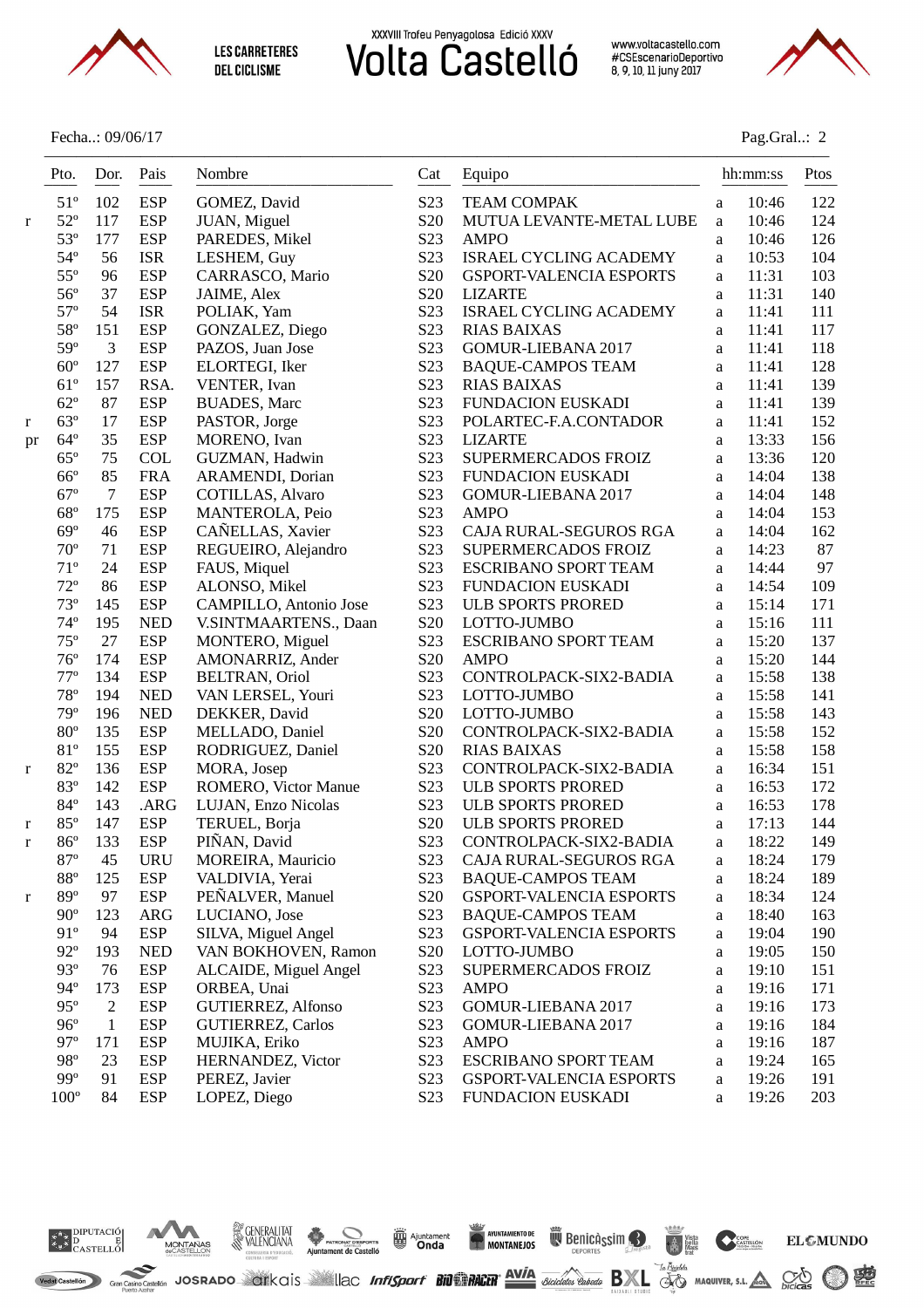

www.voltacastello.com<br>#CSEscenarioDeportivo<br>8, 9, 10, 11 juny 2017

Fecha..: 09/06/17 Pag.Gral..: 3



| Pto.             | Dor. | Pais       | Nombre                | Cat              | Equipo                         | hh:mm:ss |       | Ptos   |
|------------------|------|------------|-----------------------|------------------|--------------------------------|----------|-------|--------|
| $101^{\circ}$    | 132  | <b>ESP</b> | DONIGA, Ot            | S23              | CONTROLPACK-SIX2-BADIA         | a        | 19:46 | 175    |
| $102^{\circ}$    | 184  | <b>FRA</b> | FACHE, Florent        | S <sub>2</sub> 3 | <b>LA POMME MARSEILLE</b>      | a        | 20:16 | 188    |
| $103^{\circ}$    | 197  | <b>NED</b> | BOK, Willem           | S <sub>20</sub>  | LOTTO-JUMBO                    | a        | 20:26 | 190    |
| $104^{\circ}$    | 44   | <b>ESP</b> | FUENTES, Javier       | S <sub>2</sub> 3 | CAJA RURAL-SEGUROS RGA         | a        | 20:26 | 200    |
| $105^\circ$      | 12   | <b>ESP</b> | HERNANDEZ, Sergio     | S <sub>2</sub> 3 | POLARTEC-F.A.CONTADOR          | a        | 20:26 | 202    |
| $106^\circ$      | 176  | <b>ESP</b> | MURGIONDO, Xabier     | S <sub>20</sub>  | <b>AMPO</b>                    | a        | 20:29 | 201    |
| $107^{\circ}$    | 92   | <b>ESP</b> | ESPEJO, David         | S <sub>20</sub>  | <b>GSPORT-VALENCIA ESPORTS</b> | a        | 23:06 | 204    |
| 108°             | 6    | <b>ESP</b> | ENTRIALGO, Bernardo   | S <sub>20</sub>  | <b>GOMUR-LIEBANA 2017</b>      | a        | 23:21 | 188    |
| 109°             | 144  | <b>ESP</b> | GOMEZ, Oscar          | S <sub>23</sub>  | <b>ULB SPORTS PRORED</b>       | a        | 23:30 | 186    |
| $110^{\circ}$    | 152  | <b>ESP</b> | RODRIGUEZ, Lois       | S <sub>2</sub> 3 | <b>RIAS BAIXAS</b>             | a        | 23:34 | 197    |
| $111^{\circ}$    | 47   | <b>VEN</b> | CHACON, Franklin Ale  | S <sub>20</sub>  | <b>CAJA RURAL-SEGUROS RGA</b>  | a        | 23:34 | 200    |
| $112^{\circ}$    | 115  | <b>ESP</b> | PASCUAL, Joan         | S <sub>2</sub> 3 | MUTUA LEVANTE-METAL LUBE       | a        | 23:56 | $215+$ |
| $113^\circ$      | 105  | <b>ESP</b> | LOPEZ, Carlos         | S <sub>2</sub> 3 | <b>TEAM COMPAK</b>             | a        | 24:15 | 217    |
| $114^{\circ}$    | 73   | <b>ESP</b> | PORTELA, Antonio      | S <sub>2</sub> 3 | SUPERMERCADOS FROIZ            | a        | 24:36 | 218    |
| $115^\circ$      | 15   | <b>ESP</b> | CANTON, Isaac         | S <sub>2</sub> 3 | POLARTEC-F.A.CONTADOR          | a        | 25:09 | 220    |
| $116^\circ$      | 53   | <b>ISR</b> | BEAR, Ido             | S <sub>2</sub> 3 | <b>ISRAEL CYCLING ACADEMY</b>  | a        | 26:28 | 210    |
| 117 <sup>°</sup> | 65   | <b>ESP</b> | <b>VILLARET, Marc</b> | S <sub>2</sub> 3 | <b>BENICASSIM ME GUSTA-LUK</b> | a        | 27:35 | 228    |
| 118°             | 77   | <b>ESP</b> | <b>BUGARIN, Aitor</b> | S <sub>20</sub>  | SUPERMERCADOS FROIZ            | a        | 28:21 | 228    |
| $119^\circ$      | 156  | <b>ESP</b> | GUZMAN, Jaime         | S <sub>20</sub>  | <b>RIAS BAIXAS</b>             | a        | 28:38 | 232    |
| $120^{\circ}$    | 67   | <b>ESP</b> | CARBONELL, David      | S23              | <b>BENICASSIM ME GUSTA-LUK</b> | a        | 28:42 | 233    |
|                  |      |            |                       |                  |                                |          |       |        |

#### **GENERAL REGULARIDAD/VERDE-MAQUIVER SL**

| $1^{\circ}$     | 95  | CAÑABERAL, Johnatan         | COL.       | <b>GSPORT-VALENCIA ESPORTS</b> | $34-Pun$  |
|-----------------|-----|-----------------------------|------------|--------------------------------|-----------|
| $2^{\circ}$     | 187 | <b>ZUCCARELLI, Axel</b>     | <b>FRA</b> | <b>LA POMME MARSEILLE</b>      | $32-Pun$  |
| $3^{\circ}$     | 42  | SUREDA, Jaume               | <b>ESP</b> | CAJA RURAL-SEGUROS RGA         | $32-Pun$  |
| $4^{\circ}$     | 185 | COUANON, Jonathan           | <b>FRA</b> | LA POMME MARSEILLE             | $26$ -Pun |
| $5^\circ$       | 22  | PONS, Gabriel               | <b>ESP</b> | <b>ESCRIBANO SPORT TEAM</b>    | $25-Pun$  |
| $6^{\circ}$     | 81  | ELOSEGUI, Iñigo             | <b>ESP</b> | <b>FUNDACION EUSKADI</b>       | $22-Pun$  |
| $7^{\circ}$     | 14  | BALLESTEROS, Miguel A.ESP   |            | POLARTEC-F.A.CONTADOR          | $17-Pun$  |
| $8^{\circ}$     | 4   | <b>GARCIA, Jose Antonio</b> | <b>ESP</b> | <b>GOMUR-LIEBANA 2017</b>      | $15-Pun$  |
| $9^{\circ}$     | 86  | ALONSO, Mikel               | <b>ESP</b> | FUNDACION EUSKADI              | $12-Pun$  |
| 10 <sup>o</sup> | 31  | GALVAN, Francisco           | <b>ESP</b> | <b>LIZARTE</b>                 | $10-Pun$  |
| $11^{\circ}$    | 57  | GOLDSTEIN, Omer             | <b>ISR</b> | <b>ISRAEL CYCLING ACADEMY</b>  | $9-Pun$   |
| 12 <sup>o</sup> | 97  | PEÑALVER, Manuel            | <b>ESP</b> | <b>GSPORT-VALENCIA ESPORTS</b> | 9-Pun     |
| 13 <sup>o</sup> | 13  | SEVILLA, Diego Pablo        | <b>ESP</b> | POLARTEC-F.A.CONTADOR          | 8-Pun     |
| $14^{\circ}$    | 186 | NAVARRO, Corentin           | <b>FRA</b> | <b>LA POMME MARSEILLE</b>      | 8-Pun     |
| $15^{\circ}$    | 71  | REGUEIRO, Alejandro         | <b>ESP</b> | <b>SUPERMERCADOS FROIZ</b>     | $6-Pun$   |
|                 |     |                             |            |                                |           |

#### **GENERAL MONTAÑA/TOPOS-ARKAIS LLAC**

GENERALITAT

MONTANAS

**ANGELIA DESPORTS**<br>Ajuntament de Castelló

|  | 1° 181 DE ROSSI, Lucas          | FRA LA POMME MARSEILLE      | $18-Pun$  |
|--|---------------------------------|-----------------------------|-----------|
|  | $2^{\circ}$ 21 SOR, Erlend      | NOR ESCRIBANO SPORT TEAM    | $10-P$ un |
|  | 3 <sup>°</sup> 15 CANTON, Isaac | ESP POLARTEC-F.A.CONTADOR   | 6-Pun     |
|  | 4° 142 ROMERO, Victor Manue     | ESP ULB SPORTS PRORED       | 4-Pun     |
|  | 5° 46 CAÑELLAS, Xavier          | ESP CAJA RURAL-SEGUROS RGA  | $3-Pun$   |
|  | 6° 95 CAÑABERAL, Johnatan       | COL GSPORT-VALENCIA ESPORTS | $2-Pun$   |
|  | $7^{\circ}$ 42 SUREDA, Jaume    | ESP CAJA RURAL-SEGUROS RGA  | $2-Pun$   |
|  | 8° 74 GONZALEZ, David           | ESP SUPERMERCADOS FROIZ     | $2-Pun$   |
|  |                                 |                             |           |

**THE AUDIT OF AUDIT AUDIT AUDIT AUDIT AUDIT AUDIT DESCRIPTION OF SCRIPTION CONTRACTOR DEL SOMUNDO** 



Vedat Castellón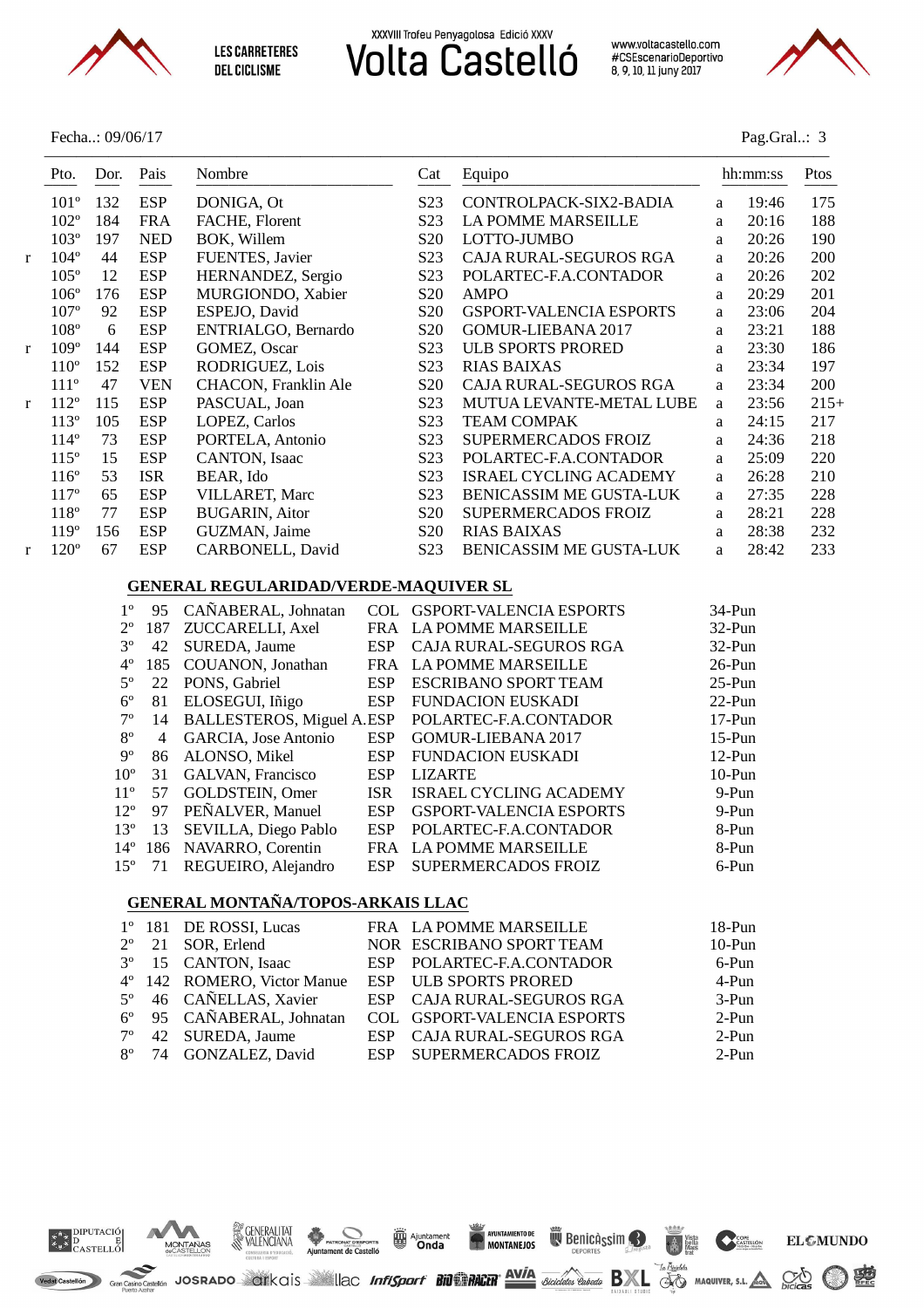

www.voltacastello.com #CSEscenarioDeportivo<br>8, 9, 10, 11 juny 2017



#### **GRAL M. VOLANTES/NARANJA-JOSRADO**

|  | 1° 44 FUENTES, Javier   | ESP CAJA RURAL-SEGUROS RGA   | 9-Pun   |
|--|-------------------------|------------------------------|---------|
|  | 2° 15 CANTON, Isaac     | ESP POLARTEC-F.A.CONTADOR    | $3-Pun$ |
|  | 3° 57 GOLDSTEIN, Omer   | ISR ISRAEL CYCLING ACADEMY   | $2-Pun$ |
|  | 4° 101 NICOLAU, Joel    | ESP TEAM COMPAK              | $2-Pun$ |
|  | 5° 175 MANTEROLA, Peio  | ESP AMPO                     | $2-Pun$ |
|  | 6° 152 RODRIGUEZ, Lois  | ESP RIAS BAIXAS              | $2-Pun$ |
|  | 7º 111 PASCUAL, Eusebio | ESP MUTUA LEVANTE-METAL LUBE | 1-Pun   |
|  | 8° 51 EINHORN, Itamar   | ISR ISRAEL CYCLING ACADEMY   | 1-Pun   |

#### **GENERAL SUB-20/BLANCO-INFISPORT**

|  | 1º 187 ZUCCARELLI, Axel        | FRA LA POMME MARSEILLE     |              | 06:37:54  |
|--|--------------------------------|----------------------------|--------------|-----------|
|  | $2^{\circ}$ 81 ELOSEGUI, Iñigo | ESP FUNDACION EUSKADI      | a            | $\theta$  |
|  | 3° 83 PEREZ-L., Eduardo        | ESP FUNDACION EUSKADI      | a            | - 03      |
|  | 4° 32 ADRIA, Roger             | ESP LIZARTE                | a            | 32        |
|  | 5° 43 COBOS, Carlos            | ESP CAJA RURAL-SEGUROS RGA | $\mathbf{a}$ | 08:19     |
|  | 6° 191 BOUWMANS, Bryan         | NED LOTTO-JUMBO            |              | a $09:32$ |
|  | 7º 131 MERCADAL, Marcal        | ESP CONTROLPACK-SIX2-BADIA |              | a $09:32$ |
|  | 8° 107 RODES, Eduard           | ESP TEAM COMPAK            | $\mathbf{a}$ | 10:08     |

#### **GRAL REGIONALESROSA-BICICLETES CABEDO**

|  | $1^{\circ}$ 124 GIL, Javier  | ESP BAQUE-CAMPOS TEAM        |              | 06:37:57  |
|--|------------------------------|------------------------------|--------------|-----------|
|  | 2º 111 PASCUAL, Eusebio      | ESP MUTUA LEVANTE-METAL LUBE | $\mathbf{a}$ | 40        |
|  | $3^{\circ}$ 11 BOU, Joan     | ESP POLARTEC-F.A.CONTADOR    |              | a $05:23$ |
|  | 4° 93 GARCIA, Diego          | ESP GSPORT-VALENCIA ESPORTS  | $\mathbf{a}$ | 08:00     |
|  | 5° 116 ORTS, Felipe          | ESP MUTUA LEVANTE-METAL LUBE | $\mathbf{a}$ | 10:05     |
|  | $6^{\circ}$ 117 JUAN, Miguel | ESP MUTUA LEVANTE-METAL LUBE | $\mathbf{a}$ | 10:43     |
|  | 7° 17 PASTOR, Jorge          | ESP POLARTEC-F.A.CONTADOR    |              | a 11:38   |
|  | 8° 35 MORENO, Ivan           | ESP LIZARTE                  |              | a 13:30   |
|  |                              |                              |              |           |

#### **GENERAL PROVINCIALES/AZUL-AVIA**

|  | 1° 35 MORENO, Ivan | ESP LIZARTE | 06:51:27 |
|--|--------------------|-------------|----------|
|  |                    |             |          |

**SENERALITAT SURVEYORD SENERALITAT SURVEYORD SENERALITAT SURVEYORD SURVEYORD SURVEYORD SURVEYORD SURVEYORD SURVEYORD SURVEYORD SURVEYORD SURVEYORD SURVEYORD SURVEYORD SURVEYORD SURVEYORD SURVEYORD SURVEYORD SURVEYORD SURVE** 



**MONTAÑAS**<br>deCASTELLON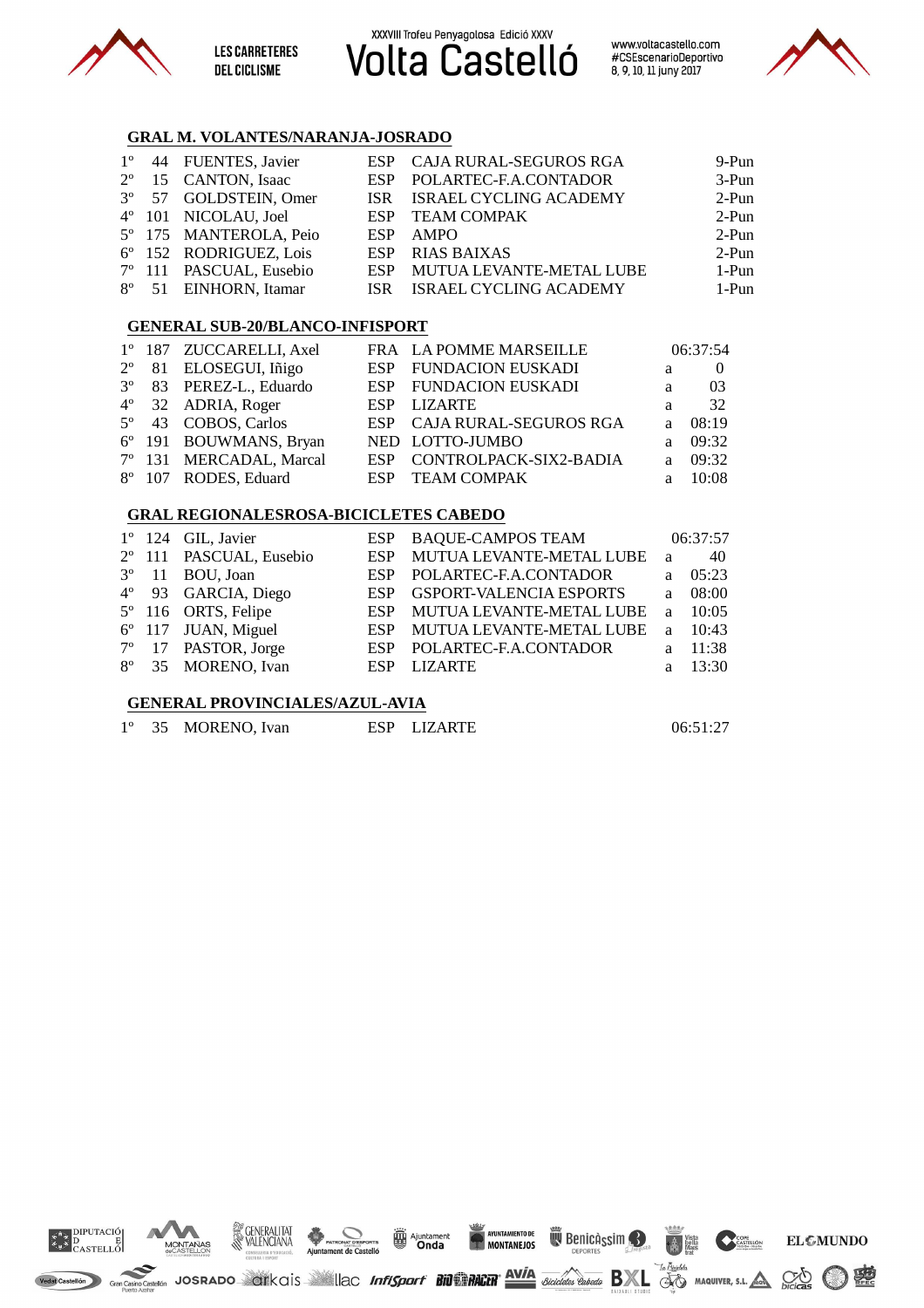

www.voltacastello.com<br>#CSEscenarioDeportivo 8, 9, 10, 11 juny 2017



#### **GENERAL EQUIPOS**

| $1^{\circ}$     | <b>LA POMME MARSEILLE</b>      | <b>POM</b> | <b>FRA</b> | 19:53:48   |   |       |
|-----------------|--------------------------------|------------|------------|------------|---|-------|
| $2^{\circ}$     | POLARTEC-F.A.CONTADOR          | POL        | <b>ESP</b> | 19:55:05   | a | 01:17 |
| $3^{\circ}$     | <b>LIZARTE</b>                 | LIZ        | <b>ESP</b> | 19:55:25   | a | 01:37 |
| $4^{\rm o}$     | CAJA RURAL-SEGUROS RGA         | CAJ        | <b>ESP</b> | 2:02:47    | a | 08:59 |
| $5^{\circ}$     | <b>FUNDACION EUSKADI</b>       | <b>EUS</b> | <b>ESP</b> | 2:03:17    | a | 09:29 |
| $6^{\circ}$     | <b>ESCRIBANO SPORT TEAM</b>    | <b>ESC</b> | <b>ESP</b> | 2:03:17    | a | 09:29 |
| $7^{\circ}$     | <b>BAQUE-CAMPOS TEAM</b>       | <b>BAQ</b> | <b>ESP</b> | 2:03:20    | a | 09:32 |
| $8^{\rm o}$     | ISRAEL CYCLING ACADEMY         | <b>ISR</b> | <b>ISR</b> | 2:03:48    | a | 10:00 |
| $9^{\circ}$     | <b>GSPORT-VALENCIA ESPORTS</b> | <b>GSP</b> | <b>ESP</b> | 2:11:19    | a | 17:31 |
| $10^{\circ}$    | SUPERMERCADOS FROIZ            | <b>FRO</b> | <b>ESP</b> | 2:14:01    | a | 20:13 |
| $11^{\circ}$    | MUTUA LEVANTE-METAL LUBE       | MUT        | <b>ESP</b> | 2:15:19    | a | 21:31 |
| $12^{\circ}$    | <b>GOMUR-LIEBANA 2017</b>      | GOM        | <b>ESP</b> | 2:15:34    | a | 21:46 |
| $13^{\circ}$    | <b>TEAM COMPAK</b>             | <b>COM</b> | <b>ESP</b> | 2:23:30    | a | 29:42 |
| $14^{\circ}$    | <b>AMPO</b>                    | AMP        | <b>ESP</b> | 2:24:44    | a | 30:56 |
| $15^{\circ}$    | <b>ULB SPORTS PRORED</b>       | <b>ULB</b> | <b>ESP</b> | 2:25:50    | a | 32:02 |
| $16^{\circ}$    | <b>RIAS BAIXAS</b>             | <b>RIA</b> | <b>ESP</b> | 2:26:17    | a | 32:29 |
| $17^{\circ}$    | LOTTO-JUMBO                    | LOT        | <b>NED</b> | 2:28:38    | a | 34:50 |
| $18^{\circ}$    | CONTROLPACK-SIX2-BADIA         | <b>CON</b> | <b>ESP</b> | 2:29:58    | a | 36:10 |
| 19 <sup>°</sup> | BENICASSIM ME GUSTA-LUK        | <b>BEN</b> | <b>ESP</b> | 2:42:11    | a | 48:23 |
|                 | <b>ORDEN DE COCHES</b>         |            |            |            |   |       |
| $1^{\circ}$     | <b>LA POMME MARSEILLE</b>      |            | <b>POM</b> | <b>FRA</b> |   |       |
| $2^{\circ}$     | <b>FUNDACION EUSKADI</b>       |            | <b>EUS</b> | <b>ESP</b> |   |       |
| $3^{\circ}$     | <b>ESCRIBANO SPORT TEAM</b>    |            | <b>ESC</b> | <b>ESP</b> |   |       |
| $4^{\rm o}$     | <b>GSPORT-VALENCIA ESPORTS</b> |            | <b>GSP</b> | <b>ESP</b> |   |       |
| $5^{\circ}$     | CAJA RURAL-SEGUROS RGA         |            | CAJ        | <b>ESP</b> |   |       |
| $6^{\rm o}$     | POLARTEC-F.A.CONTADOR          |            | POL        | <b>ESP</b> |   |       |
| $7^{\circ}$     | GOMUR-LIEBANA 2017             |            | GOM ESP    |            |   |       |
| $8^{\rm o}$     | <b>BAQUE-CAMPOS TEAM</b>       |            | <b>BAQ</b> | <b>ESP</b> |   |       |
| $9^{\circ}$     | <b>LIZARTE</b>                 |            | LIZ        | <b>ESP</b> |   |       |
| $10^{\circ}$    | ISRAEL CYCLING ACADEMY         |            | <b>ISR</b> | <b>ISR</b> |   |       |
| $11^{\circ}$    | MUTUA LEVANTE-METAL LUBE       |            | <b>MUT</b> | <b>ESP</b> |   |       |
| $12^{\circ}$    | SUPERMERCADOS FROIZ            |            | <b>FRO</b> | <b>ESP</b> |   |       |
| $13^{\circ}$    | LOTTO-JUMBO                    |            | <b>LOT</b> | <b>NED</b> |   |       |
| $14^{\circ}$    | <b>TEAM COMPAK</b>             |            | COM ESP    |            |   |       |
| $15^{\circ}$    | CONTROLPACK-SIX2-BADIA         |            | <b>CON</b> | <b>ESP</b> |   |       |
| $16^{\circ}$    | <b>BENICASSIM ME GUSTA-LUK</b> |            | <b>BEN</b> | <b>ESP</b> |   |       |
| $17^{\circ}$    | <b>RIAS BAIXAS</b>             |            | <b>RIA</b> | <b>ESP</b> |   |       |
| $18^{\circ}$    | <b>AMPO</b>                    |            | AMP        | <b>ESP</b> |   |       |
| $19^{\circ}$    | <b>ULB SPORTS PRORED</b>       |            | <b>ULB</b> | <b>ESP</b> |   |       |
|                 |                                |            |            |            |   |       |

#### **PORTADORES DE MAILLOTS**

GENERALITAT

MONTANAS

| Clasificación                        | Dor. Equ | Nombre                     |
|--------------------------------------|----------|----------------------------|
| G.INDIVIDUAL/AMARILLO-DIPUTACION CS. |          | 187 POM ZUCCARELLI, Axel   |
| G.REGULARIDAD/VERDE-MAQUIVER SL      |          | 95 GSP CAÑABERAL, Johnatan |
| <b>G.MONTAÑA/TOPOS-ARKAIS LLAC</b>   |          | 181 POM DE ROSSI, Lucas    |
| G.M. VOLANTES/NARANJA-JOSRADO        |          | 44 CAJ FUENTES, Javier     |
| G.SUB-20/BLANCO-INFISPORT            |          | 81 EUS ELOSEGUI, Iñigo     |
| G.PROVINCIALES/AZUL-AVIA             |          | 35 LIZ MORENO, Ivan        |



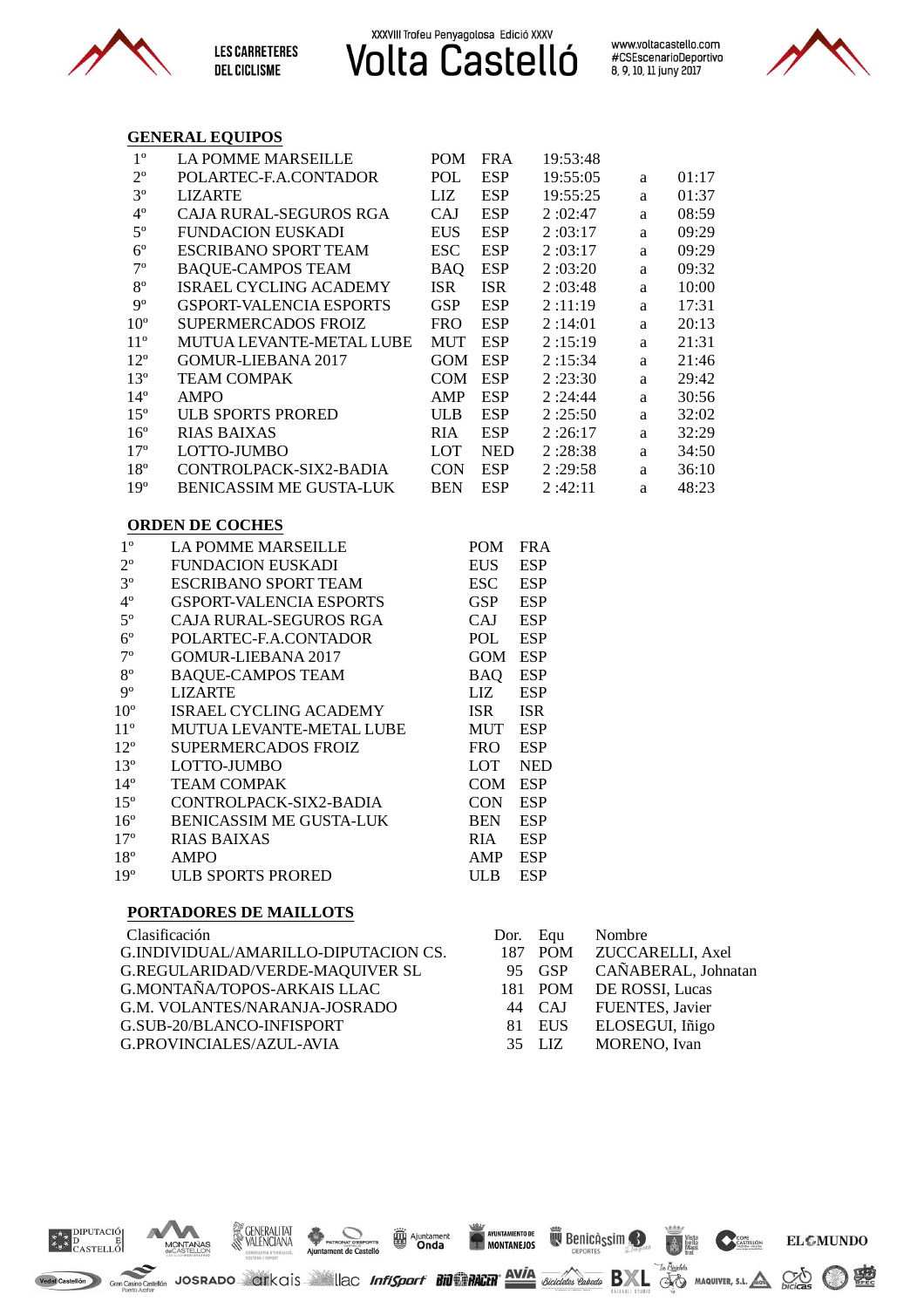





www.voltacastello.com #CSEscenarioDeportivo<br>8, 9, 10, 11 juny 2017

NONTAMENTO DE RECEIVED DE DESCRIPTION DE CASTRUCIA

**EL** CMUNDO



### CLASIFICACION GENERAL POR DORSALES

#### Organiza.:c.c. Sepelaco Fecha..: 09/06/2017

 $\begin{bmatrix} \hat{\xi}^{\hat{n}} \\ \hat{\xi}^{\hat{n}} \\ \end{bmatrix} \begin{bmatrix} \text{DIPUTACI0} \\ \text{D} \\ \text{CASTELLO} \end{bmatrix}$ 

Vedat Castellón

GENERALITAT

MONTANAS

Ajuntament

Gran Castellón JOSRADO **All** Kais and **Castellón** Joseph Control Control Control Control Control Control Control Control Control Control Control Control Control Control Control Control Control Control Control Control Contr

**PATRONAT D'ESPORTS<br>Ment de Castelló** 

| DOR NOMBRE                                      | DIF - GRAL                       | <b>DOR NOMBRE</b>                                |                              | DIF - GRAL | <b>DOR NOMBRE</b>                                  |                              | DIF GRAL  |
|-------------------------------------------------|----------------------------------|--------------------------------------------------|------------------------------|------------|----------------------------------------------------|------------------------------|-----------|
| *GOMUR-LIEBANA 2017 (ESP)                       |                                  | 83 PEREZ-L., Eduardo                             |                              | $03 - 9$   | 182 MERIGNAT, Sofiane                              | $09:32 - 32$                 |           |
| 1 GUTIERREZ, Carlos                             | $19:16 - 96$                     | 84 LOPEZ, Diego                                  | $19:26 - 100$                |            | 183 ARNOULT, Floryan                               |                              | $03 - 13$ |
| 2 GUTIERREZ, Alfonso                            | $19:16 - 95$                     | 85 ARAMENDI, Dorian                              | $14:04 - 66$                 |            | 184 FACHE, Florent                                 | 20:16 - 102                  |           |
| 3 PAZOS, Juan Jose                              | $11:41 - 59$                     | 86 ALONSO, Mikel                                 | 14:54 - 72                   |            | 185 COUANON, Jonathan                              |                              | $03 - 5$  |
| 4 GARCIA, Jose Antonio                          | $03 -$<br>- 8                    | 87 BUADES, Marc                                  | $11:41 - 62$                 |            | 186 NAVARRO, Corentin                              | $09:32 - 31$                 |           |
| 5 IGLESIAS, Alejandro                           | $10:08 - 38$                     | *GSPORT-VALENCIA ESPORTS (ESP)                   |                              |            | 187 ZUCCARELLI, Axel                               | Lider - 1                    |           |
| 6 ENTRIALGO, Bernardo                           | $23:21 - 108$                    | 91 PEREZ, Javier                                 | $19:26 - 99$                 |            | *LOTTO-JUMBO (NED)                                 |                              |           |
| 7 COTILLAS, Alvaro                              | $14:04 - 67$                     | 92 ESPEJO, David                                 | $23:06 - 107$                |            | 191 BOUWMANS, Bryan                                | $09:32 - 33$                 |           |
| *POLARTEC-F.A.CONTADOR (ESP)                    |                                  | 93 GARCIA, Diego                                 | $08:03 - 27$                 |            | 192 KROON, Rody                                    | $10:46 - 48$                 |           |
| 11 BOU, Joan                                    | $05:26 - 26$                     | 94 SILVA, Miguel Angel<br>95 CAÑABERAL, Johnatan | $19:04 - 91$                 |            | 193 VAN BOKHOVEN, Ramon                            | $19:05 - 92$                 |           |
| 12 HERNANDEZ, Sergio<br>13 SEVILLA, Diego Pablo | 20:26 - 105<br>$03 - 10$         | 96 CARRASCO, Mario                               | $11:31 - 55$                 | $02 - 4$   | 194 VAN LERSEL, Youri<br>195 V.SINTMAARTENS., Daan | $15:58 - 78$<br>$15:16 - 74$ |           |
| 14 BALLESTEROS, Miguel A.                       | $03 -$<br>$\overline{7}$         | 97 PENALVER, Manuel                              | $18:34 - 89$                 |            | 196 DEKKER, David                                  | $15:58 - 79$                 |           |
| 15 CANTON, Isaac                                | $25:09 - 115$                    | *TEAM COMPAK (ESP)                               |                              |            | 197 BOK, Willem                                    | $20:26 - 103$                |           |
| 16 CANTONI, Daniele                             | $01:17 - 24$                     | 101 NICOLAU, Joel                                | 09:32 - 34                   |            |                                                    |                              |           |
| 17 PASTOR, Jorge                                | $11:41 - 63$                     | 102 GOMEZ, David                                 | $10:46 - 51$                 |            |                                                    |                              |           |
| *ESCRIBANO SPORT TEAM (ESP)                     |                                  | 103 ARMILLAS, Gerard                             | $10:08 - 44$                 |            |                                                    |                              |           |
| 21 SOR, Erlend                                  | $03 - 15$                        | 104 CAMPS, Albert                                | $10:46 - 49$                 |            |                                                    |                              |           |
| 22 PONS, Gabriel                                | Mt. -<br>$\overline{\mathbf{3}}$ | 105 LOPEZ, Carlos                                | 24:15 - 113                  |            |                                                    |                              |           |
| 23 HERNANDEZ, Victor                            | $19:24 - 98$                     | 107 RODES, Eduard                                | $10:08 - 45$                 |            |                                                    |                              |           |
| 24 FAUS, Miquel                                 | $14:44 - 71$                     | *MUTUA LEVANTE-METAL LUBE (ESP)                  |                              |            |                                                    |                              |           |
| 25 JARY, George                                 | $10:08 - 42$                     | 111 PASCUAL, Eusebio                             |                              | $43 - 23$  |                                                    |                              |           |
| 27 MONTERO, Miguel                              | $15:20 - 75$                     | 115 PASCUAL, Joan                                | $23:56 - 112$                |            |                                                    |                              |           |
| *LIZARTE (ESP)<br>31 GALVAN, Francisco          | $39 - 19$                        | 116 ORTS, Felipe<br>117 JUAN, Miguel             | $10:08 - 41$<br>$10:46 - 52$ |            |                                                    |                              |           |
| 32 ADRIA, Roger                                 | $32 - 16$                        | *BAQUE-CAMPOS TEAM (ESP)                         |                              |            |                                                    |                              |           |
| 33 MONTOYA, Ruben                               | $39 - 21$                        | 122 JUARISTI, Txomin                             | $09:32 - 36$                 |            |                                                    |                              |           |
| 34 MARQUEZ, Marti                               | $09:05 - 30$                     | 123 LUCIANO, Jose                                | $18:40 - 90$                 |            |                                                    |                              |           |
| 35 MORENO, Ivan                                 | $13:33 - 64$                     | 124 GIL, Javier                                  |                              | $03 - 14$  |                                                    |                              |           |
| 36 RUIZ, Carlos                                 | $37 - 18$                        | 125 VALDIVIA, Yerai                              | $18:24 - 88$                 |            |                                                    |                              |           |
| 37 JAIME, Alex                                  | $11:31 - 56$                     | 126 GONZALEZ, Marcos                             |                              | $03 - 12$  |                                                    |                              |           |
| *CAJA RURAL-SEGUROS RGA (ESP)                   |                                  | 127 ELORTEGI, Iker                               | $11:41 - 60$                 |            |                                                    |                              |           |
| 41 CUADROS, Alvaro                              | $43 - 22$                        | *CONTROLPACK-SIX2-BADIA (ESP)                    |                              |            |                                                    |                              |           |
| 42 SUREDA, Jaume                                | $03 -$<br>- 6<br>$08:19 - 28$    | 131 MERCADAL, Marcal<br>132 DONIGA, Ot           | $09:32 - 35$                 |            |                                                    |                              |           |
| 43 COBOS, Carlos<br>44 FUENTES, Javier          | 20:26 - 104                      | 133 PINAN, David                                 | 19:46 - 101<br>$18:22 - 86$  |            |                                                    |                              |           |
| 45 MOREIRA, Mauricio                            | $18:24 - 87$                     | 134 BELTRAN, Oriol                               | $15:58 - 77$                 |            |                                                    |                              |           |
| 46 CAÑELLAS, Xavier                             | $14:04 - 69$                     | 135 MELLADO, Daniel                              | $15:58 - 80$                 |            |                                                    |                              |           |
| 47 CHACON, Franklin Ale                         | $23:34 - 111$                    | 136 MORA, Josep                                  | $16:34 - 82$                 |            |                                                    |                              |           |
| *ISRAEL CYCLING ACADEMY (ISR)                   |                                  | *ULB SPORTS PRORED (ESP)                         |                              |            |                                                    |                              |           |
| 51 EINHORN, Itamar                              | $08:50 - 29$                     | 142 ROMERO, Victor Manue                         | $16:53 - 83$                 |            |                                                    |                              |           |
| 52 SESSLET, Guy                                 |                                  | 37 - 17 143 LUJAN, Enzo Nicolas                  | $16:53 - 84$                 |            |                                                    |                              |           |
| 53 BEAR, Ido                                    | 26:28 - 116                      | 144 GOMEZ, Oscar                                 | $23:30 - 109$                |            |                                                    |                              |           |
| 54 POLIAK, Yam                                  | $11:41 - 57$                     | 145 CAMPILLO, Antonio Jose                       | $15:14 - 73$                 |            |                                                    |                              |           |
| 56 LESHEM, Guy<br>57 GOLDSTEIN, Omer            | $10:53 - 54$<br>$39 - 20$        | 146 MEDJAHED, Ismail                             | $10:08 - 46$                 |            |                                                    |                              |           |
| *BENICASSIM ME GUSTA-LUK (ESP)                  |                                  | 147 TERUEL, Borja<br>*RIAS BAIXAS (ESP)          | $17:13 - 85$                 |            |                                                    |                              |           |
| 61 COCOVI, Joan                                 | $10:08 - 37$                     | 151 GONZALEZ, Diego                              | $11:41 - 58$                 |            |                                                    |                              |           |
| 64 RIVAS, Luis                                  | $10:46 - 50$                     | 152 RODRIGUEZ, Lois                              | $23:34 - 110$                |            |                                                    |                              |           |
| 65 VILLARET, Marc                               | $27:35 - 117$                    | 153 GONZALEZ, Raul                               | $10:08 - 40$                 |            |                                                    |                              |           |
| 67 CARBONELL, David                             | 28:42 - 120                      | 155 RODRIGUEZ, Daniel                            | $15:58 - 81$                 |            |                                                    |                              |           |
| *SUPERMERCADOS FROIZ (ESP)                      |                                  | 156 GUZMAN, Jaime                                | 28:38 - 119                  |            |                                                    |                              |           |
| 71 REGUEIRO, Alejandro                          | 14:23 - 70                       | 157 VENTER, Ivan                                 | $11:41 - 61$                 |            |                                                    |                              |           |
| 72 BOUZAS, Martin                               | $02:12 - 25$                     | *AMPO (ESP)                                      |                              |            |                                                    |                              |           |
| 73 PORTELA, Antonio                             | $24:36 - 114$                    | 171 MUJIKA, Eriko                                | $19:16 - 97$                 |            |                                                    |                              |           |
| 74 GONZALEZ, David                              | $10:08 - 39$                     | 172 ARANBURU, Jokin                              | $10:08 - 43$                 |            |                                                    |                              |           |
| 75 GUZMAN, Hadwin                               | $13:36 - 65$                     | 173 ORBEA, Unai                                  | $19:16 - 94$                 |            |                                                    |                              |           |
| 76 ALCAIDE, Miguel Angel                        | $19:10 - 93$                     | 174 AMONARRIZ, Ander<br>175 MANTEROLA, Peio      | $15:20 - 76$<br>$14:04 - 68$ |            |                                                    |                              |           |
| 77 BUGARIN, Aitor<br>*FUNDACION EUSKADI (ESP)   | 28:21 - 118                      | 176 MURGIONDO, Xabier                            | $20:29 - 106$                |            |                                                    |                              |           |
| 81 ELOSEGUI, Iñigo                              | $Mt. - 2$                        | 177 PAREDES, Mikel                               | $10:46 - 53$                 |            |                                                    |                              |           |
| 82 ORMAETXEA, Paul                              | $10:08 - 47$                     | *LA POMME MARSEILLE (FRA)                        |                              |            |                                                    |                              |           |
|                                                 |                                  | 181 DE ROSSI, Lucas                              |                              | $03 - 11$  |                                                    |                              |           |
|                                                 |                                  |                                                  |                              |            |                                                    |                              |           |

| <b>DOR NOMBRE</b>         | DIF - GRAL    |
|---------------------------|---------------|
| 182 MERIGNAT, Sofiane     | 09:32 - 32    |
| 183 ARNOULT, Floryan      | $03 - 13$     |
| 184 FACHE, Florent        | $20:16 - 102$ |
| 185 COUANON, Jonathan     | $03 - 5$      |
| 186 NAVARRO, Corentin     | $09:32 - 31$  |
| 187 ZUCCARELLI, Axel      | Lider - 1     |
| *LOTTO-JUMBO (NED)        |               |
| 191 BOUWMANS, Bryan       | 09:32 - 33    |
| 192 KROON, Rody           | $10:46 - 48$  |
| 193 VAN BOKHOVEN, Ramon   | $19:05 - 92$  |
| 194 VAN LERSEL, Youri     | 15:58 - 78    |
| 195 V.SINTMAARTENS., Daan | $15:16 - 74$  |
| 196 DEKKER, David         | $15:58 - 79$  |
| 197 BOK. Willem           | $20:26 - 103$ |